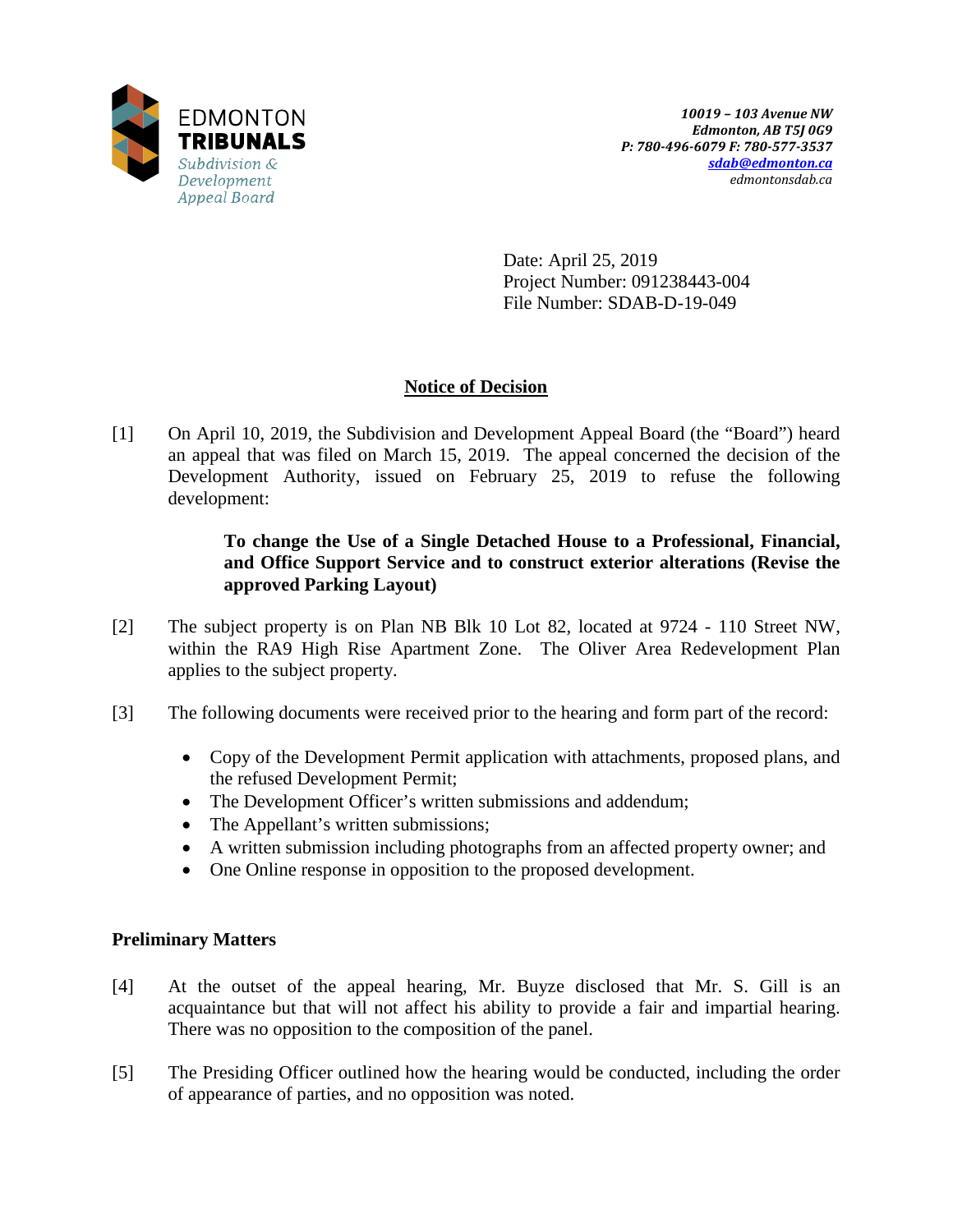[6] The appeal was filed on time, in accordance with Section 686 of the *Municipal Government Act*, RSA 2000, c M-26 (the "*Municipal Government Act*").

#### **Summary of Hearing**

- *i) Position of the Development Officer, Mr. P. Adams:*
- [7] A development permit to convert a Single Detached House to a Professional, Financial and Office Support Service was approved in March 2010 and the decision was upheld upon appeal by the Subdivision and Development Appeal Board.
- [8] This approval was subject to the development regulations contained in the *Edmonton Zoning Bylaw* that were in effect in 2009 and this conversion was listed as a Discretionary Use in the RA9 Zone. However, this is no longer the case in the current *Edmonton Zoning Bylaw* and subsequently the building permit was cancelled which also resulted in the cancellation of the development permit, pursuant to Section 22(4)(a)(ii) of the current *Edmonton Zoning Bylaw 12800.*
- [9] The Applicant then applied for a development permit to expand the parking area from 8 to 12 parking spaces and it was determined that this would also require a change of Use from a non-conforming Single Detached House to a Professional, Financial and Office Support Service that was approved on the development permit that was cancelled.
- [10] A Professional, Financial and Office Support Service is a Permitted Use in the RA9 High Rise Apartment Zone but there are strict limitations regarding the location of this Use. Section 230.7(1)(a) states that Non-residential Uses, excluding Residential-Related Uses, shall only be developed in conjunction with Apartment Housing or Group Homes and as the proposed development does not comply with that requirement and it was refused.
- [11] Mr. Adams provided the following information in response to questions from the Board:
	- a) Because the previous development permit was cancelled, the use of this site will revert back to Single Detached Housing if this development permit application is not approved by the Board.
	- b) The Professional, Financial and Office Support Service Use is not currently operating from this location.
	- c) Part 10.5.1.2 of the Oliver Area Redevelopment Plan states that "Commercial conversions of older housing stock is encouraged, where such housing is isolated on one or two lots between apartment buildings or non-residential uses". However, this house is not isolated between two lots of apartment building or non-residential Uses because there is a Single Detached House on the lot to the north. Therefore, in his opinion, this development does not meet the requirements of the Oliver ARP.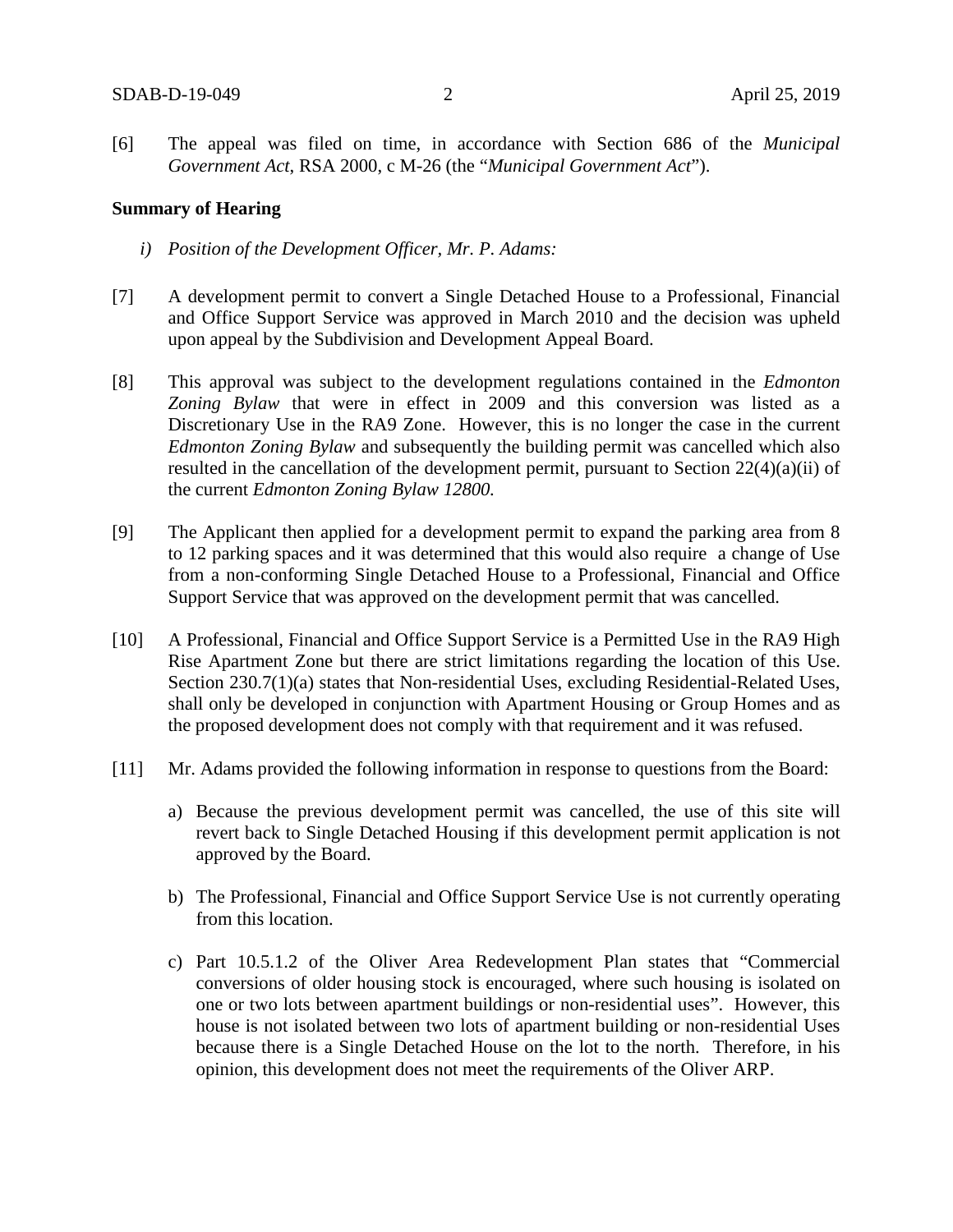- d) Based on the information provided by the Applicant, the parking area at the rear of the site will provide accessory parking.
- e) A Major Home Based Business would be allowed as a Discretionary Use if the Applicant was living in the house.
- f) If the Board approves the development, the Professional, Financial and Office Support Service would be the only approved use on this site.
- *ii) Position of the Appellants, Mr. R. Gill and Mr. S. Gill, representing Terragold Projects Inc.:*
- [12] This property has been owned by their family for many years. They would like to convert the Single Detached House to be used as an administrative office for their business, similar to the dental office that is operating from the lot to the south.
- [13] This Use was previously approved but did not proceed because of family circumstances which required the Appellant to be out of the country and an oversight led to the expiration of the building permit.
- [14] This location is appropriate because there are many other similar businesses operating from Single Detached Houses in the neighbourhood and these businesses are supported by the Oliver Community League.
- [15] It was acknowledged that the relationship with the neighbouring property owner is strained but their opposition was questioned because they are operating a dental office from the lot immediately to the south.
- [16] They have discussed their plans with many of the neighbours who have signed a petition in support of the proposed development.
- [17] It is their wish to co-exist with their neighbours in a respectful manner.
- [18] The condition imposed by the Board when the original development permit was issued in March, 2010 to hardsurface the parking area was acknowledged. An existing garage was demolished in 2018 and the parking area was compacted and gravel was poured to address the concerns of their neighbour. Since then some of the sunken areas have been refilled and it is their intention to lay asphalt in the parking area. It was noted that the parking area at the rear of the dental office next door has been hardsurfaced with gravel not asphalt.
- [19] Because of the slope of the land snow melt results in water naturally draining south towards the river.
- [20] The use of the parking area for non-accessory parking is a Bylaw Enforcement issue.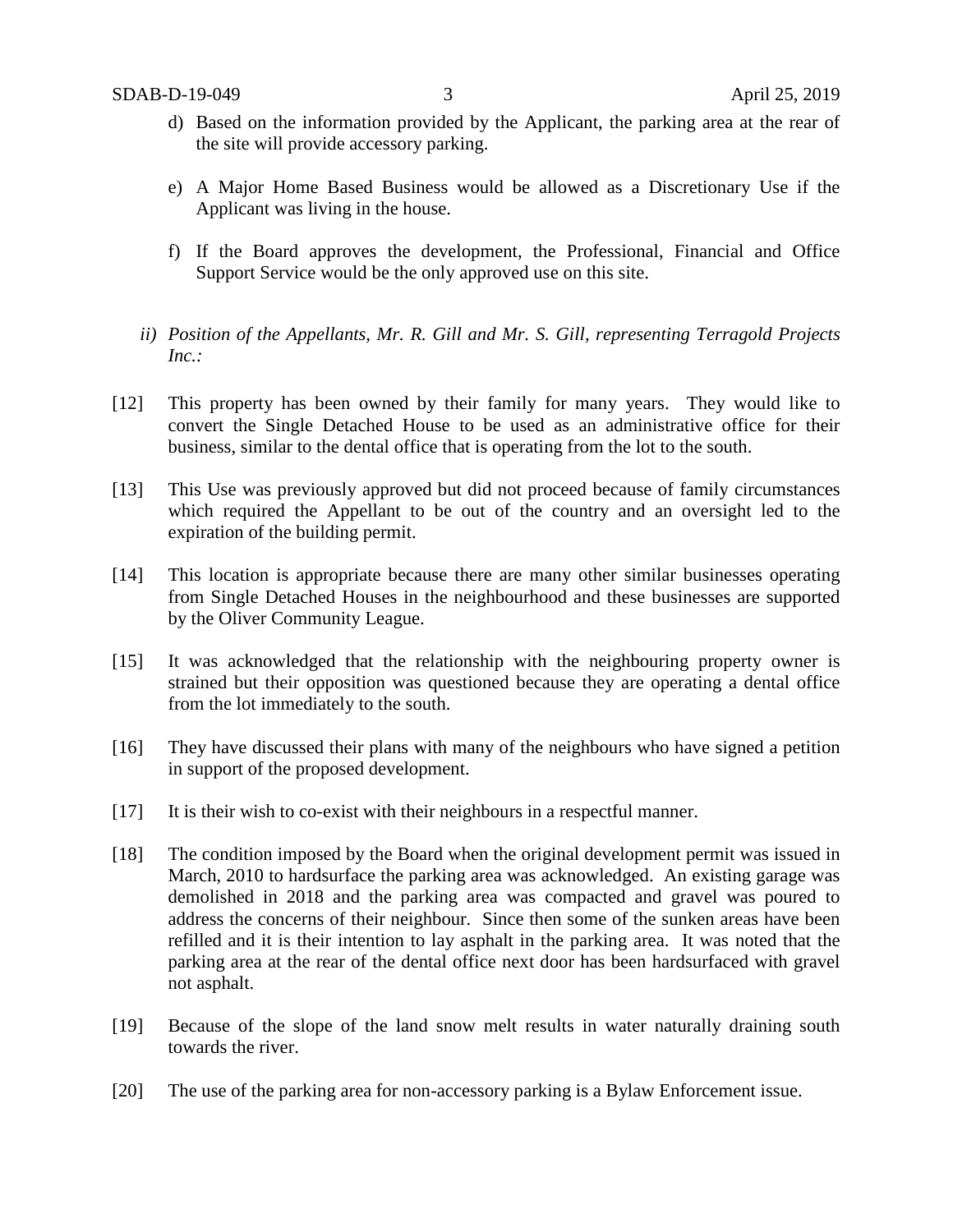- [21] They do have an adverse relationship with the neighbours and have felt some level of pressure and bullying in the past. They own both of the adjoining properties and operate a dental clinic on one of the lots and reside in a house on the other lot. The dental clinic has nine parking spaces located at the rear of the site in an area that is not hardsurfaced with asphalt.
- [22] It was his opinion that the constant complaints and pressure may be an attempt by his neighbour to force him to sell their lot so that they can consolidate all three lots.
- [23] Mr. R. Gill and Mr. S. Gill provided the following information in response to questions from the Board:
	- a) It was acknowledged that the proposed Use is no longer permitted at this location because of the changes that were made to the *Edmonton Zoning Bylaw*. However, they estimate there are approximately 70 to 80 businesses being operated out of converted Single Detached Houses in the Oliver neighbourhood and this is supported by the Community League.
	- b) Their only other option to be able to operate as a business office on the site is to demolish the existing house and build an Apartment House or Group Home that would include an office as permitted under the current Bylaw. Their preference is to preserve the existing Single Detached House.
	- c) The proposed operation of their business from this house will be characteristic of other businesses operating from converted houses in this neighbourhood and will preserve the character of the street.
	- d) They want to co-exist with their neighbours and are willing to work with them to ensure an amicable relationship.
	- e) Mr. Gill, his Architect and Interior Designer will consolidate their services at this location.
	- f) The exterior appearance of the existing house will not be changed.
	- g) The house has been used as a residential rental property since 2010.
	- *iii) Position of Affected Property Owners in Opposition to the Appellant, Mr. M. Szyling:*
- [24] They did not object to the conversion of this house into a Professional, Financial and Office Support Service Use 11 years ago and are still not opposed to it. However, their concern was and still is the hardsurfacing of the parking area, the piling of snow between the two properties and water draining onto their lot to the south.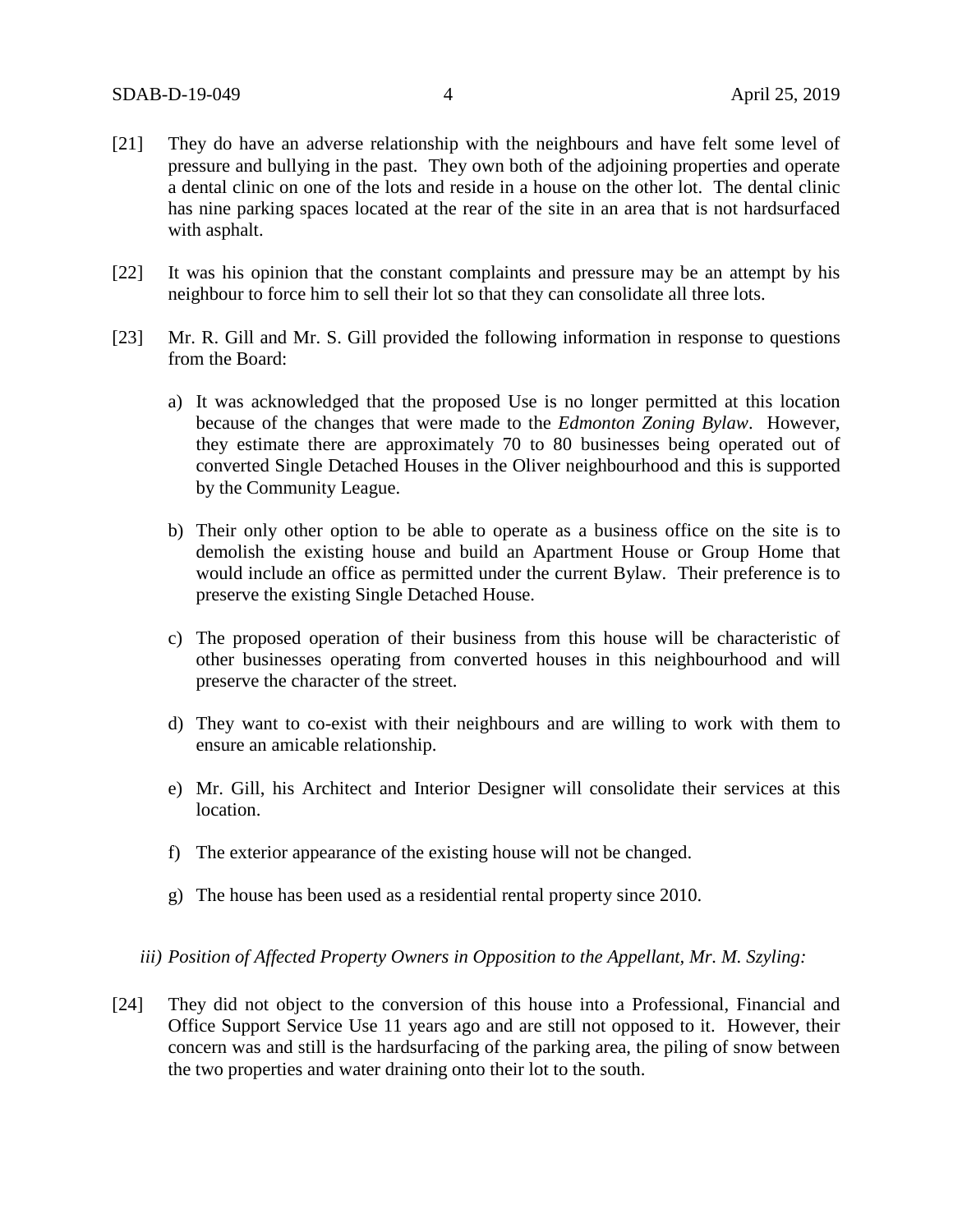- [25] The Appellant has been using the onsite parking as a non-accessory parking lot since mid-2008. It started with 8 parking spaces and there are now currently 15 parking spaces (including one stall designated for the residential tenant). Photographs were referenced to illustrate the state of the existing parking lot, the grading and snow piling. It was his opinion that the parking lot is not ready for paving.
- [26] The Subdivision and Development Appeal Board approved the development of their dental office and residence and their properties have been developed in accordance with that decision.
- [27] It is not their intention to purchase the subject site and in fact they were approached with an offer to purchase their properties in February, 2019.
- [28] If it is the decision of the Board to overturn the refusal, conditions to grade and hard surface the parking lot and build a retaining wall to address the drainage problems should be imposed.
- [29] He is not opposed to the operation of a business from this location but does not support the operation of a non-accessory parking lot as illustrated in several photographs that have been submitted. Only one of the vehicles parked on the site belongs to the person currently renting the property.
- [30] It was his opinion that because the previous conditions were not met, the owner should be required to post a performance bond until the parking lot is developed in accordance with City standards.
- [31] The recommended condition of the Development Officer that the parking lot be hardsurfaced is acceptable to him as long as it is constructed properly to avoid drainage issues and is not permitted to provide non-accessory parking.
- [32] He has recently witnessed as many as 16 vehicles parked on the site.
	- *iv) Rebuttal of the Appellant:*
- [33] Every attempt will be made to alleviate drainage and run off problems onto the adjacent site and they are prepared to comply with all of the recommended conditions provided by the Development Officer.
- [34] It was conceded that the parking area has been used to provide parking for other business owners in the area and that there was a charge to park on the site.
- [35] Twelve parking spaces have been approved for the site. Three will be required by himself, his Architect and Interior Designer. Six spaces will be available for their customers. He has no intention of allowing any of the approved spaces to be used as paid parking spaces.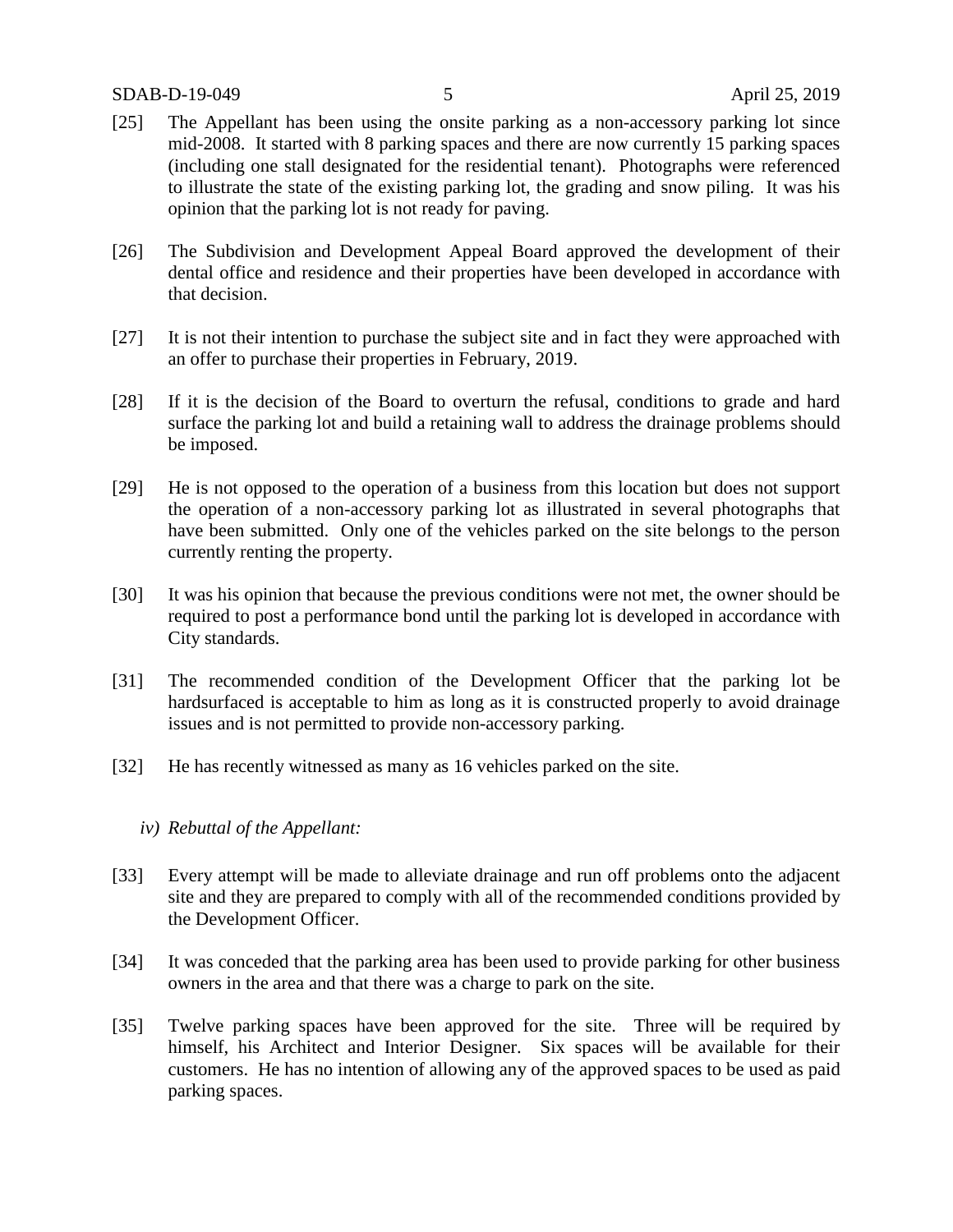- [36] It is his intention to operate a paperless office and therefore a loading space is not required.
- [37] A service company has been hired to clean up the site and the front yard will be professionally landscaped.

### **Decision**

- [38] The appeal is **ALLOWED** and the decision of the Development Authority **REVOKED**. The development is approved as applied for to the Development Authority. The development is **GRANTED**, subject to the following **CONDITIONS** as proposed by the Development Authority and reviewed by the Appellant:
	- 1. Garbage enclosures must be located entirely within private property and gates and/or doors of the garbage enclosure must not open or encroach into road right-of-way.
	- 2. All required parking and loading facilities shall only be used for the purpose of accommodating the vehicles of clients, customers, employees, members, residents or visitors in connection with the building or Use for which the parking and loading facilities are provided, and the parking and loading facilities shall not be used for driveways, access or egress, commercial repair work, display, sale or storage of goods of any kind. (Reference Section 54.1(1)(c);
	- 3. Any outdoor lighting for any development shall be located and arranged so that no direct rays of light are directed at any adjoining properties, or interfere with the effectiveness of any traffic control devices. (Reference Section 51);
	- 4. The off-street parking, loading and unloading (including aisles or driveways) shall be hardsurfaced, curbed, drained and maintained in accordance to Section 54.6;
	- 5. All access locations and curb crossings shall have the approval of Transportation Planning. (Reference Section 53(1)).
	- 6. PRIOR TO THE RELEASE OF DRAWINGS FOR BUILDING PERMIT REVIEW, the applicant or property owner shall pay a Lot Grading Fee of \$236.00.
	- 7. PRIOR TO THE RELEASE OF DRAWINGS FOR BUILDING PERMIT REVIEW, the applicant or property owner shall pay a Development Permit Inspection Fee of \$518.00. This can be paid by phone with a credit card (780) 442-5054.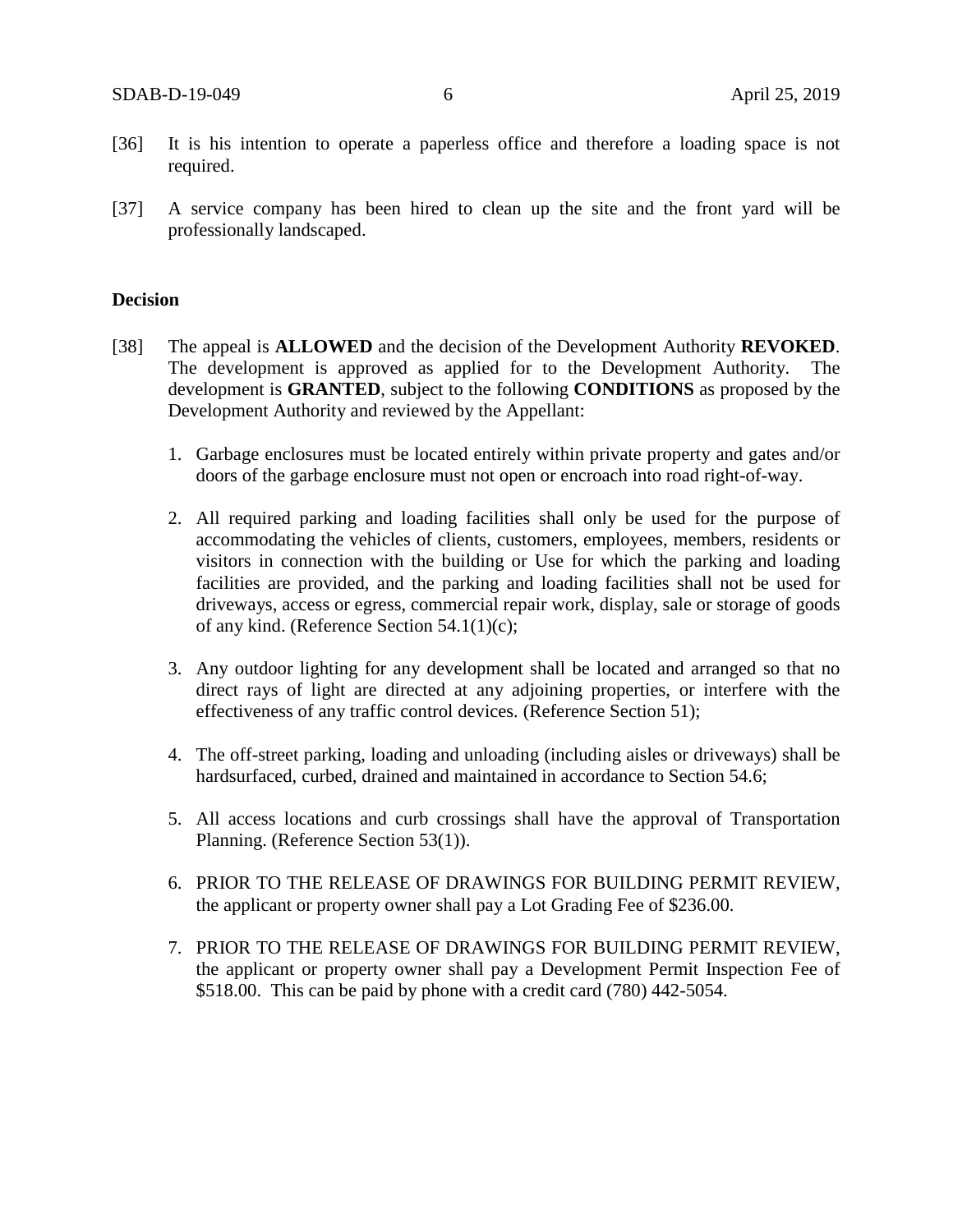- [39] In granting the development, the following variances to the *Edmonton Zoning Bylaw* are allowed:
	- 1. Section 230.7(1)(a), which states Non-residential Uses, excluding Residential-Related Uses, shall only be developed in conjunction with Apartment Housing or Group Homes, is waived.
	- 2. Section 230.7(1)(b), which states the combined Floor Area shall not exceed 32 percent of the overall Floor Area for the Site, and shall not exceed 47 percent of the Floor Area that is developed as Apartment Housing, Lodging Houses or Group Homes, is waived.
	- 3. Section 230.7(10), which states Professional, Financial and Office Support Services shall be limited to 15 percent of total Floor Area for the Site, is waived.
	- 4. Section 230.5(1)(h), which states for non-residential Uses, excluding residentialrelated Uses, on ground level, the ground Storey shall have a minimum Height of 4.0 metres, is waived.
	- 5. The minimum required one Loading Space as per section 54.4, Schedule 3(2) is varied to allow a deficiency of one, thereby decreasing the minimum allowed to 0 Loading Spaces.

#### **Reasons for Decision**

- [40] The subject property is located in the Oliver neighbourhood in the (RA9) High Rise Apartment Zone.
- [41] The proposed change of Use satisfies Section 230.2(9) of the *Edmonton Zoning* Bylaw which lists Professional, Financial and Office Support Services as a Permitted Use in the (RA9) High Rise Apartment Zone.
- [42] The location of the subject property is identified in the Oliver Area Redevelopment Plan as Sub Area 6, an area described as primarily residential and containing one of the largest concentrations of older housing stock in the city. The Oliver ARP notes a need to examine approaches which will encourage the continuing use of the existing structures which represent an important piece of Edmonton history.
- [43] The proposed change of Use of this Single Detached House meets the stated aim of the Oliver ARP for this section of the Oliver neighbourhood to encourage continuing use of existing structures.
- [44] The evidence presented by the Appellant shows a significant number of the remaining Single Detached Houses in the Oliver neighbourhood are being used for similar commercial purposes. Notably, the Single Detached House on the abutting property to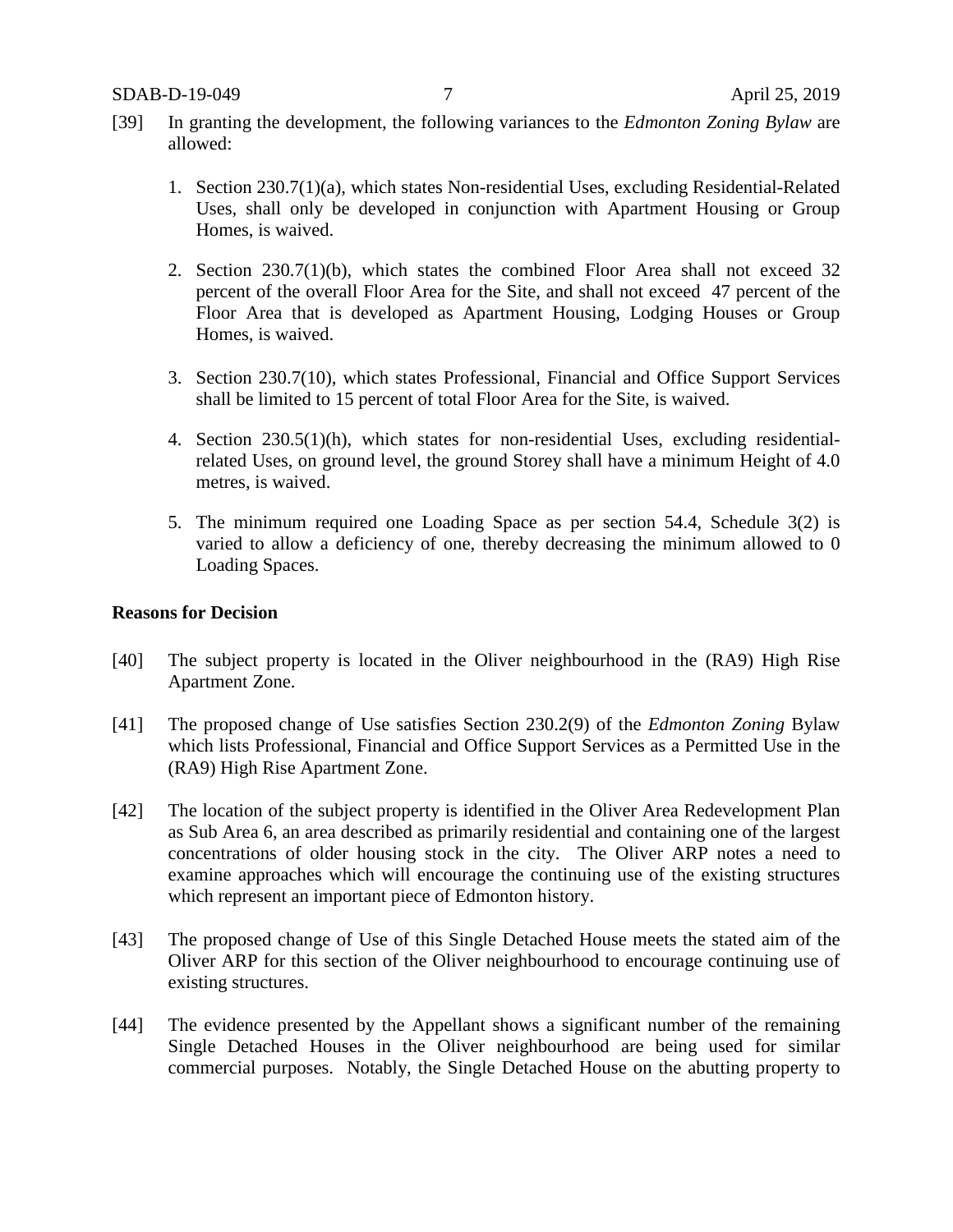the south is a dental office. As such, the Board finds that the proposed Use for this Single Detached House is not uncharacteristic of the neighbourhood.

- [45] The February 14, 2019 memorandum from Urban Form and Corporate Strategic Development in respect of the proposed change of Use indicated access from the site to the adjacent north south alley was acceptable. The only condition identified was that garbage enclosures must be located entirely on private property.
- [46] There are no parking concerns associated with the change of Use and no variance required.
- [47] The Appellant's neighbour does not object to the change of Use of the Single Detached House to a Professional, Financial, and Office Support Service.
- [48] The petition submitted by the Appellant shows that the proposed change of Use is supported by a number of neighbours. There is no evidence before the Board of objection to the change of Use.
- [49] The Board acknowledges the concerns voiced by the Appellant's neighbour but is satisfied that these concerns are addressed in the conditions appended to the approval.
- [50] Based on the above, it is the opinion of the Board that the proposed development will not unduly interfere with the amenities of the neighbourhood, nor materially interfere with or affect the use, enjoyment or value of neighbouring parcels of land.

Quentfamis

Ms. G. Harris, Presiding Officer Subdivision and Development Appeal Board

Board members in attendance: Mr. C. Buyze, Mr. R. Hachigian, Ms. D. Kronewitt-Martin, Mr. A. Peterson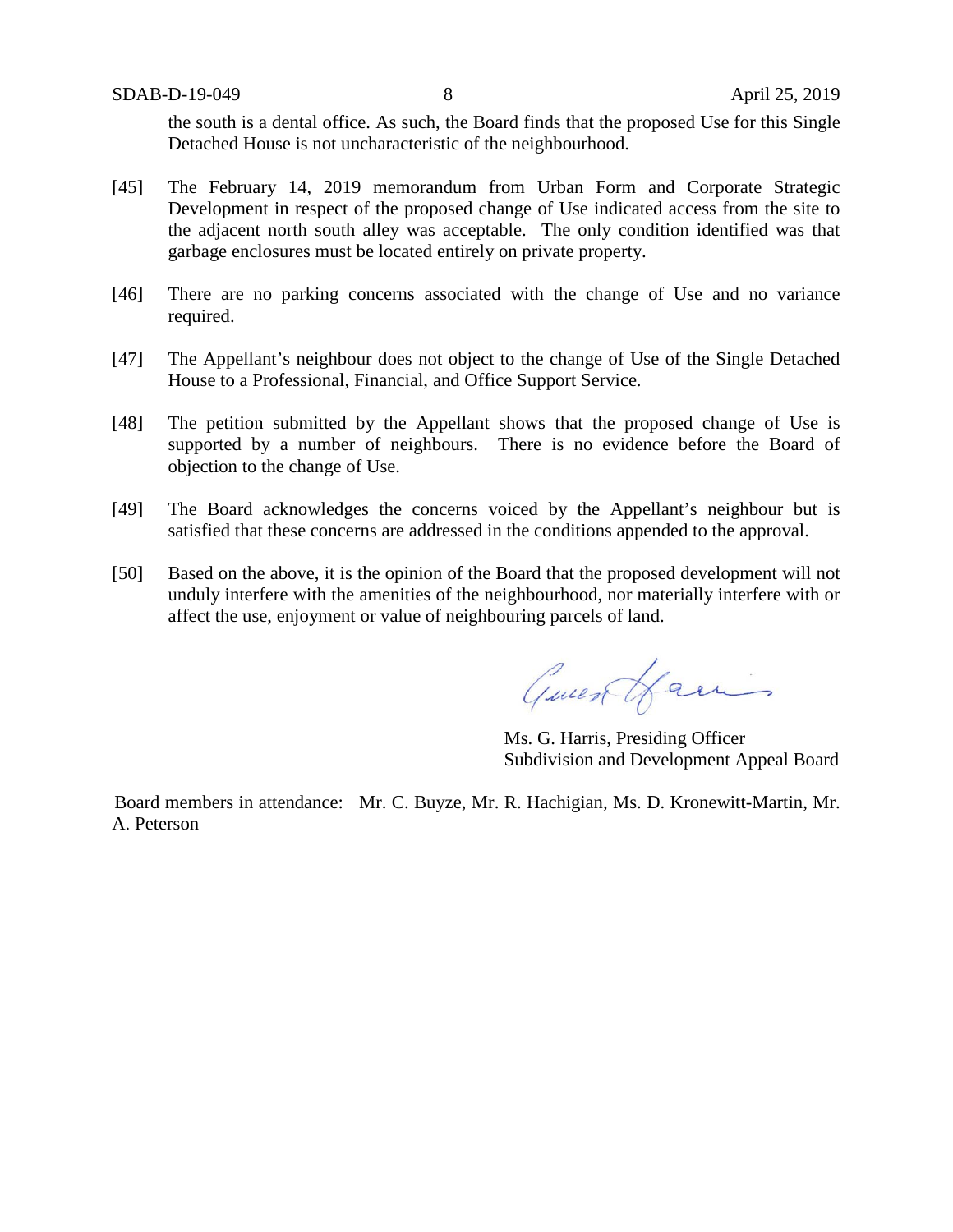## **Important Information for the Applicant/Appellant**

- 1. This is not a Building Permit. A Building Permit must be obtained separately from the Sustainable Development Department, located on the 2nd Floor, Edmonton Tower, 10111 – 104 Avenue NW, Edmonton, AB T5J 0J4.
- 2. Obtaining a Development Permit does not relieve you from complying with:
	- a) the requirements of the *Edmonton Zoning Bylaw*, insofar as those requirements have not been relaxed or varied by a decision of the Subdivision and Development Appeal Board,
	- b) the requirements of the *Alberta Safety Codes Act*,
	- c) the *Alberta Regulation 204/207 – Safety Codes Act – Permit Regulation*,
	- d) the requirements of any other appropriate federal, provincial or municipal legislation,
	- e) the conditions of any caveat, covenant, easement or other instrument affecting a building or land.
- 3. When an application for a Development Permit has been approved by the Subdivision and Development Appeal Board, it shall not be valid unless and until any conditions of approval, save those of a continuing nature, have been fulfilled.
- 4. A Development Permit will expire in accordance to the provisions of Section 22 of the *Edmonton Zoning Bylaw, Bylaw 12800*, as amended.
- 5. This decision may be appealed to the Alberta Court of Appeal on a question of law or jurisdiction under Section 688 of the *Municipal Government Act*, RSA 2000, c M-26. If the Subdivision and Development Appeal Board is served with notice of an application for leave to appeal its decision, such notice shall operate to suspend the Development Permit.
- 6. When a decision on a Development Permit application has been rendered by the Subdivision and Development Appeal Board, the enforcement of that decision is carried out by the Sustainable Development Department, located on the 2nd Floor, Edmonton Tower, 10111 – 104 Avenue NW, Edmonton, AB T5J 0J4.

*NOTE: The City of Edmonton does not conduct independent environmental checks of land within the City. If you are concerned about the stability of this property for any purpose, you should conduct your own tests and reviews. The City of Edmonton, when issuing a development permit, makes no representations and offers no warranties as to the suitability of the property for any purpose or as to the presence or absence of any environmental contaminants on the property.*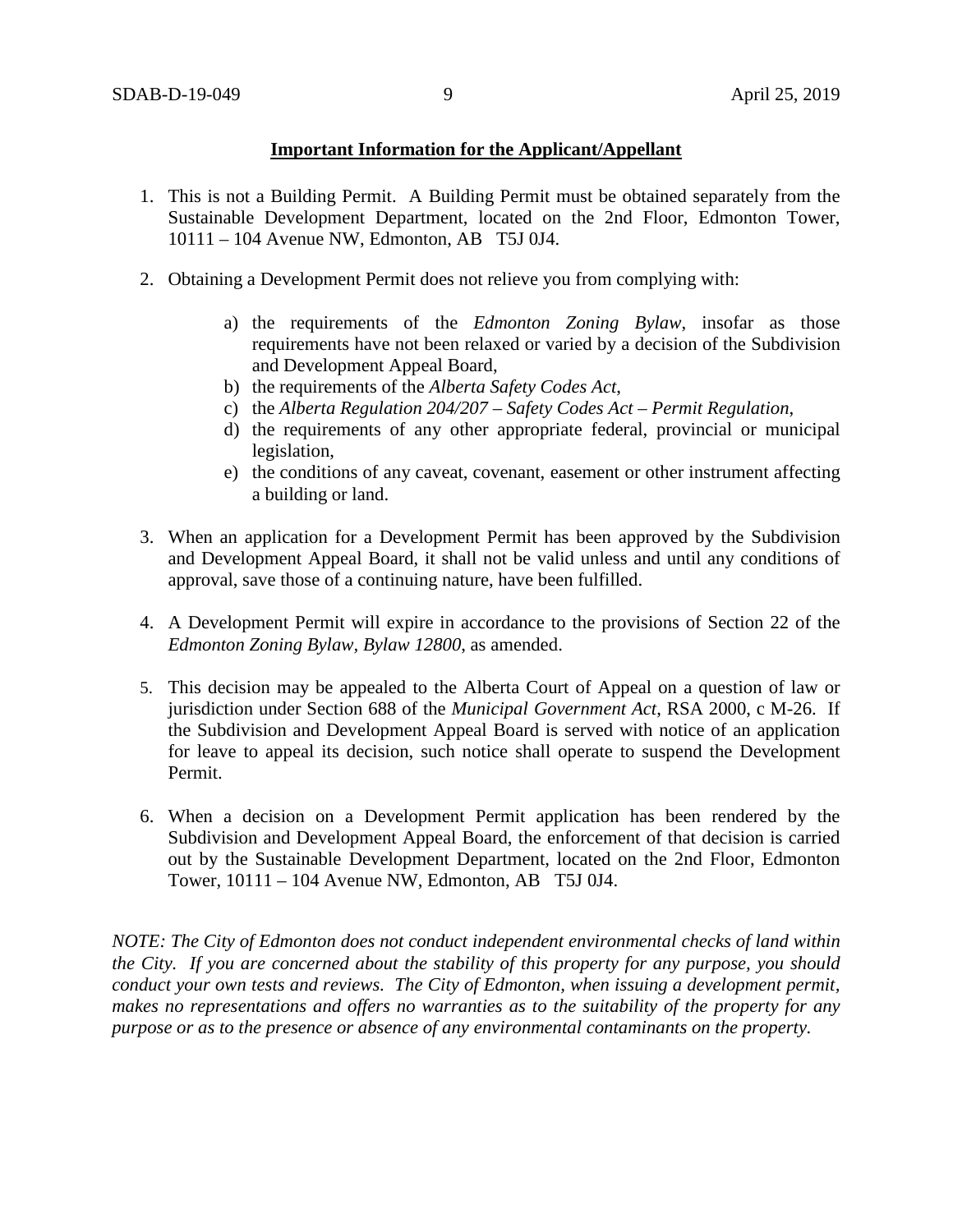

Date: April 25, 2019 Project Number: 301692417-001 File Number: SDAB-S-19-001

# **Notice of Decision**

[1] On April 10, 2019, the Subdivision and Development Appeal Board (the "Board") heard an appeal that was filed on **March 18, 2019**. The appeal concerned the decision of the Subdivision Authority, issued on February 28, 2019 to refuse the following subdivision:

# **To create one additional Single Detached Residential Lot.**

- [2] The subject property is on Plan 6045HW Blk 13 Lot 45, located at 9411 65 Avenue NW, within the (RF1) Single Detached Residential Zone. The Mature Neighbourhood Overlay applies to the subject property.
- [3] The following documents were received prior to the hearing and form part of the record:
	- A copy of the refused Subdivision application and tentative plan;
	- The Subdivision Authority's written submission, including a PowerPoint presentation and a revised tentative plan dated April 4, 2019; and
	- A Plan illustrating the possible building footprint submitted by the Appellant.

# **Preliminary Matters**

- [4] At the outset of the appeal hearing, the Presiding Officer confirmed with the parties in attendance that there was no opposition to the composition of the panel.
- [5] The Presiding Officer outlined how the hearing would be conducted, including the order of appearance of parties, and no opposition was noted.
- [6] The appeal was filed on time, in accordance with section 678 of the *Municipal Government Act*, RSA 2000, c M-26.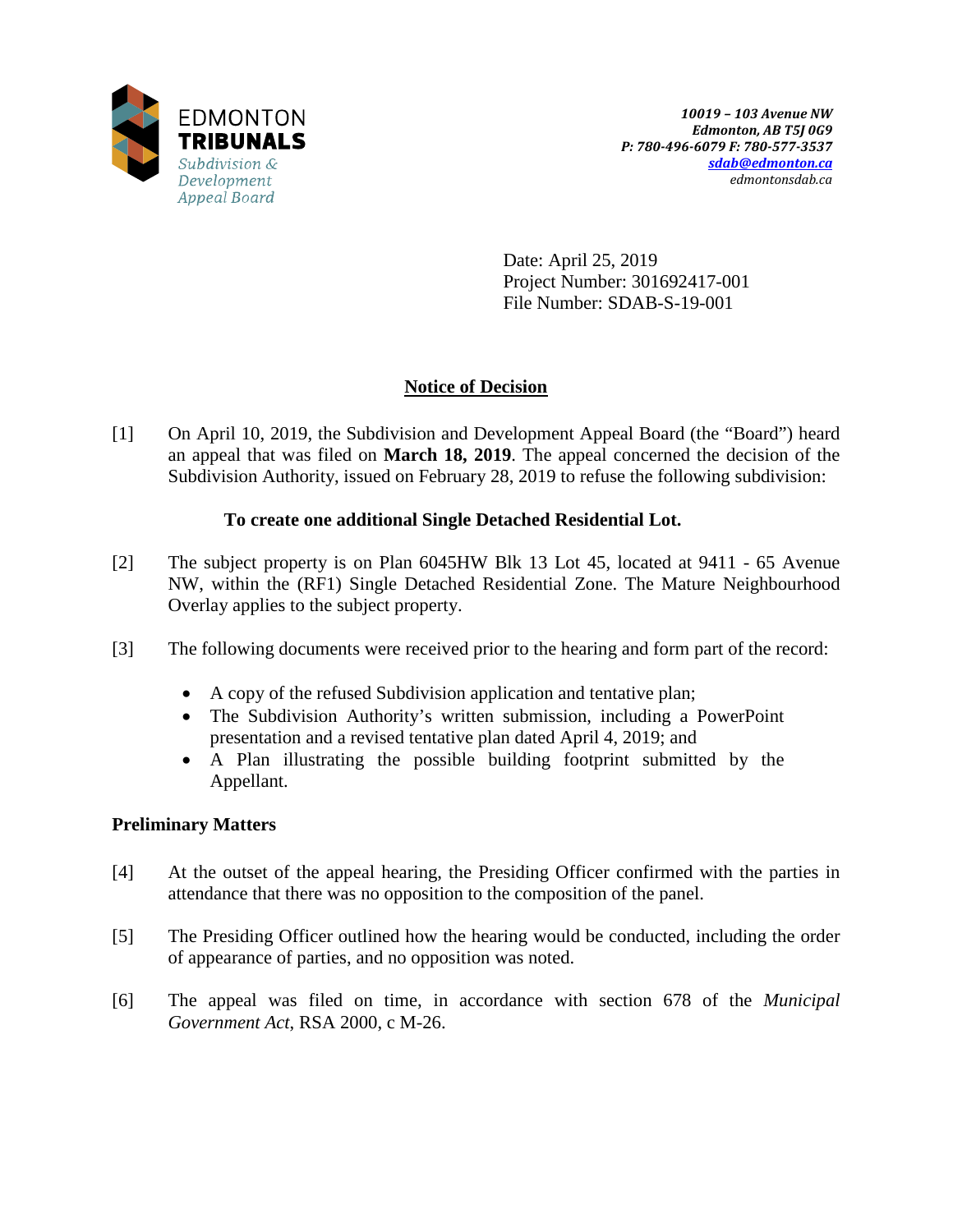## **Summary of Hearing**

- *i) Position of the Appellant, Mr. D. Locken, representing 1014891 Alberta Ltd.:*
- [7] The subject site is a pie shaped lot that has a depth of 146 feet. The wide rear yard will provide ample room for the development of double detached garages and provide extra parking at the rear.
- [8] Most of the houses on block have large front setbacks.
- [9] The existing house is setback approximately 8.8 metres and lines up with other houses on the block. The site area of both lots will easily accommodate the construction of two single detached houses.
- [10] Mr. Locken provided the following information in response to questions from the Board:
	- a) The adjacent house to the east has a larger front setback compared to the other houses on the block. Houses that are developed on the subdivided lots can be set back further and still comply with development regulations.
	- b) He did not discuss the proposed subdivision with any of the neighbours. The property owner to the east no longer resides at the house and there is an older multi density row housing project across the street which in the future may be redeveloped into a Seniors complex.
	- *ii) Position of the Subdivision Authority, represented by Mr. C. Schmidt and Ms. K. Rutherford:*
- [11] The site of the proposed subdivision is an irregular pie shaped lot located midblock in the mature neighbourhood of Hazeldean.
- [12] The development regulations of the Mature Neighbourhood Overlay apply to the subject site.
- [13] An aerial photograph was referenced to illustrate that the existing house on the lot faces 65 Avenue and there is a detached garage located at the rear of the site adjacent to the lane. The block is comprised of single detached houses and there is a town house located north of the site.
- [14] The subdivision application is to create one additional single detached residential lot to accommodate the construction of new single detached houses on each lot. The existing house and detached garage will be demolished.
- [15] Single Detached Housing is a permitted use in the RF1 Single Detached Residential Zone.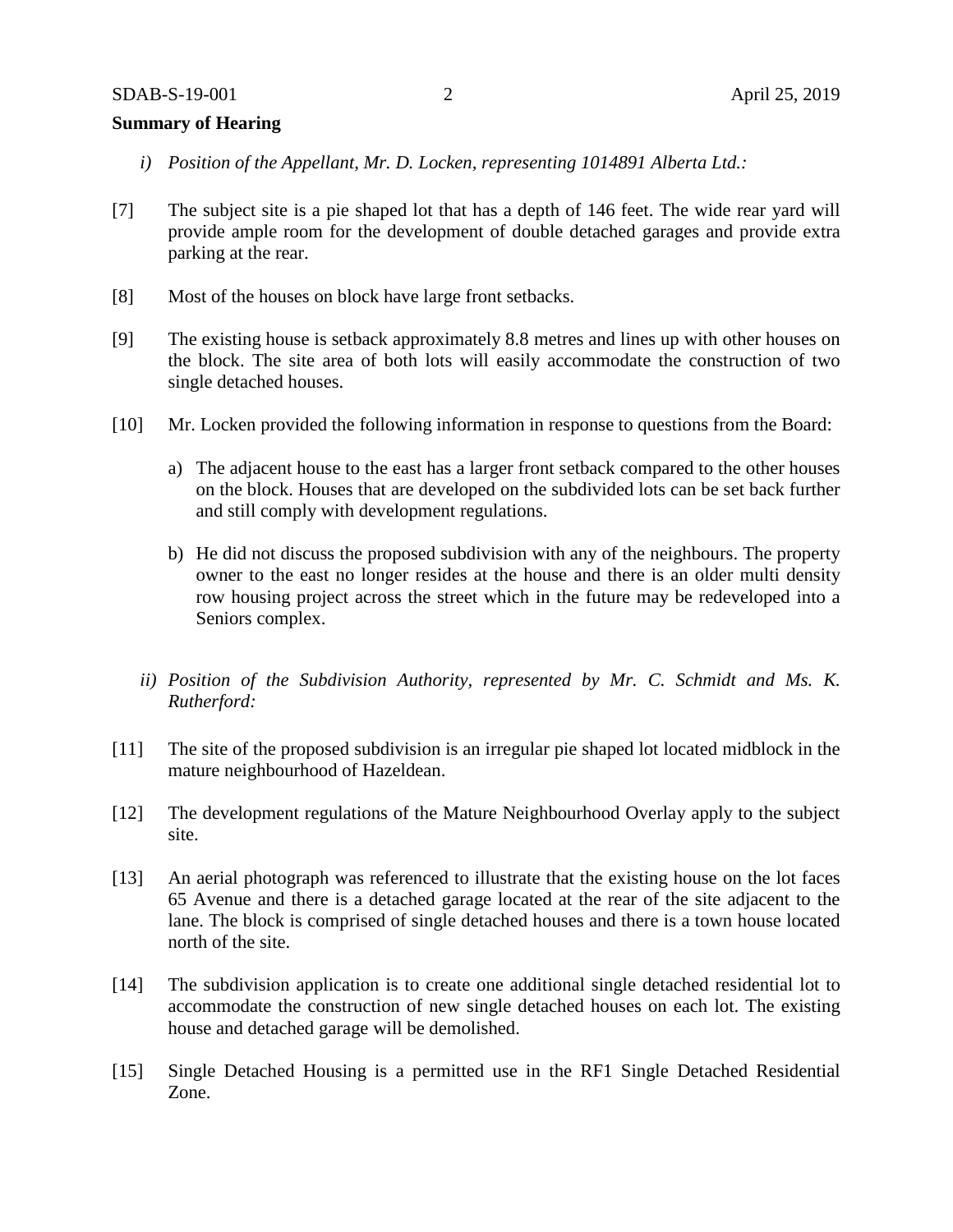- [16] The application was refused because the proposed subdivision does not comply with the minimum Site Width of 7.5 metres identified in section 110.4(1)(b) of *the Edmonton Zoning Bylaw.*
- [17] The Site Width of each proposed lot is 6.76 metres as measured 3.0 metres from the front property line in accordance with section 110.4(8)(a) and is therefore, deficient by 0.74 metres.
- [18] If there was not a Treed Landscaped Boulevard and the Site Width was measured at 4.5 metres from the front property line, each lot would still be deficient with a Site Width of 6.94 metres.
- [19] The deficient Site Width will create two non-conforming lots and would result in unnecessary hardship for existing and future landowners. Landowners wishing to further develop these lots will require variances to the development regulations, which leads to uncertainty and potential development appeals to the Subdivision and Development Appeal Board.
- [20] Seven neighbours were notified of the proposed subdivision. There were no written responses received and there was one telephone response from a neighbour who expressed a concern regarding the resulting front and side setbacks.
- [21] Mr. Schmidt and Ms. Rutherford provided the following information in response to questions from the Board:
	- a) The possible deficiency in the minimum required front setback of the Mature Neighbourhood Overlay could result in sight line concerns and has the potential to set a precedent for future subdivisions in this neighbourhood. However, the Subdivision Authority does not consider the development regulations contained in the Mature Neighbourhood Overlay when reviewing an application for a subdivision.
	- b) The analysis of a subdivision application does not consider the existing housing stock and Mr. Schmidt could not comment on the state of redevelopment in this neighbourhood.
	- c) A map was referenced to illustrate that the lots in this neighbourhood are all of a similar depth while there are varying site widths. It was acknowledged that some lots located west of the subject lot appear to have already been subdivided.

#### *iii) Rebuttal of the Appellant:*

[22] It has been Mr. Locken's experience that redevelopments in older neighbourhoods often require variances because the development regulations are constantly being amended.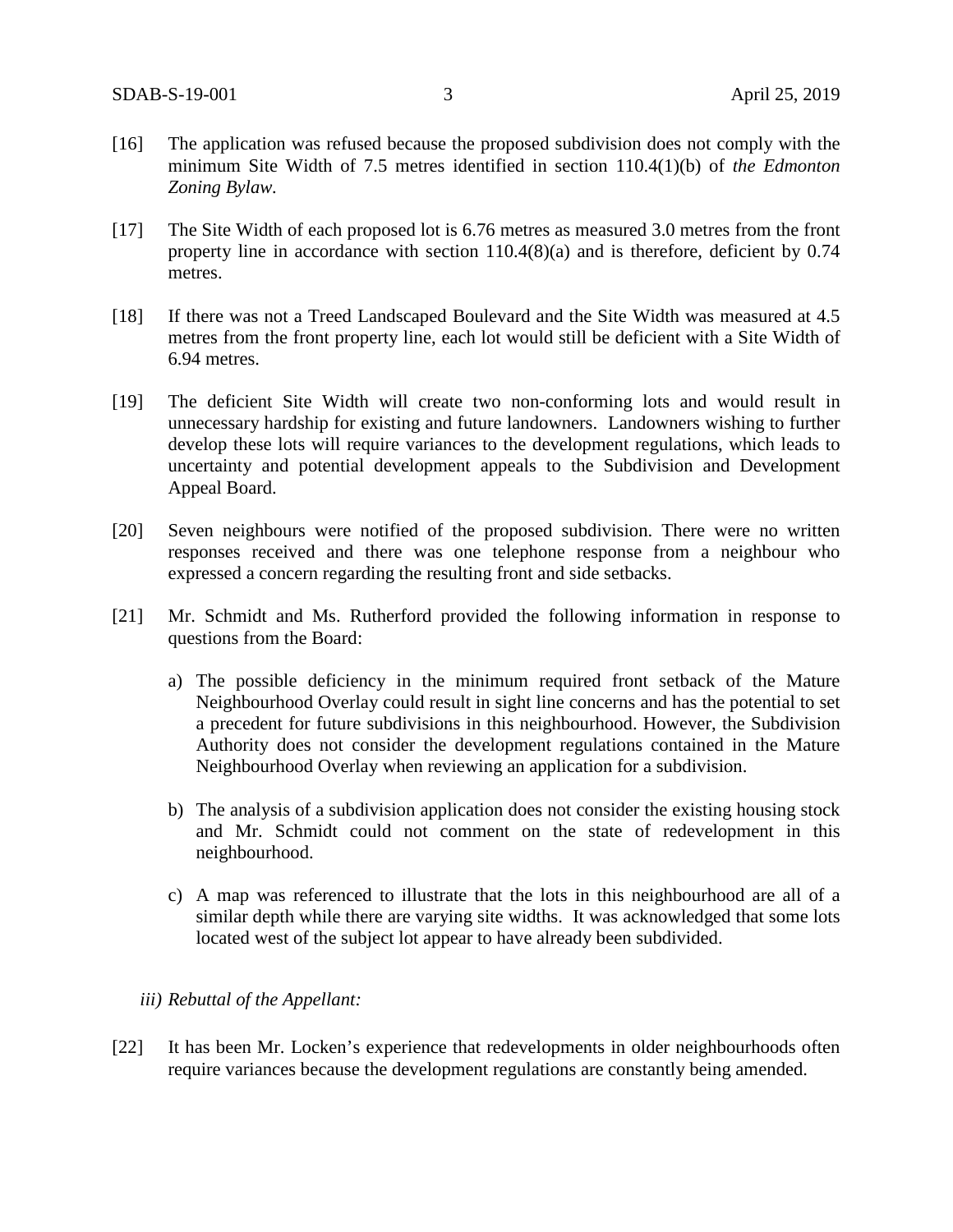- [23] The existing house on the subject site is the worst house he has encountered in the neighbourhood and it will be demolished in the near future.
- [24] A Semi-detached House could be developed on this lot but it is his preference to subdivide the lot and construct two Single Detached Houses.
- [25] He is prepared to comply with the recommended conditions provided by the Subdivision Authority.

#### **Decision**

- [26] The appeal is **ALLOWED** and the decision of the Subdivision Authority is **REVOKED**. The subdivision is **GRANTED** as applied for to the Subdivision Authority, subject to the following **CONDITIONS**:
	- 1. that the owner enter into a Servicing Agreement with the City of Edmonton for the payment of the applicable Permanent Area Contributions, pursuant to Section 655 of the Municipal Government Act (contact [Development.Coordination@edmonton.ca\)](mailto:Development.Coordination@edmonton.ca);
	- 2. that the owner obtain a permit to demolish the existing dwelling and garage prior to endorsement of the final plan. Demolition permits can be obtained from Development Services located on the 2nd floor of Edmonton Tower at 10111 - 104 Avenue NW;
	- 3. that the final plan of survey shall conform to the attached revised tentative plan;
	- 4. that the owner pay all outstanding property taxes prior to the endorsement of the plan of survey.
- [27] In granting the subdivision, the following variance to the *Edmonton Zoning Bylaw* (the *Bylaw*) is allowed:
	- 1. The minimum required Site Width of 7.5 metres for each Lot, as per section 110.4(1)(b) is varied to allow a deficiency of 0.74 metres, thereby reducing the minimum required Site Width to 6.76 metres.

#### **Reasons for Decision**

- [28] The Appellant applied for a subdivision to create one additional Single Detached Residential Lot by splitting a current Site into two Lots, each 6.76 metres in Site Width.
- [29] The Subdivision Authority refused the application because it will result in a Site Width of 6.76 metres for each of the Lots which does not comply with the minimum 7.5 metres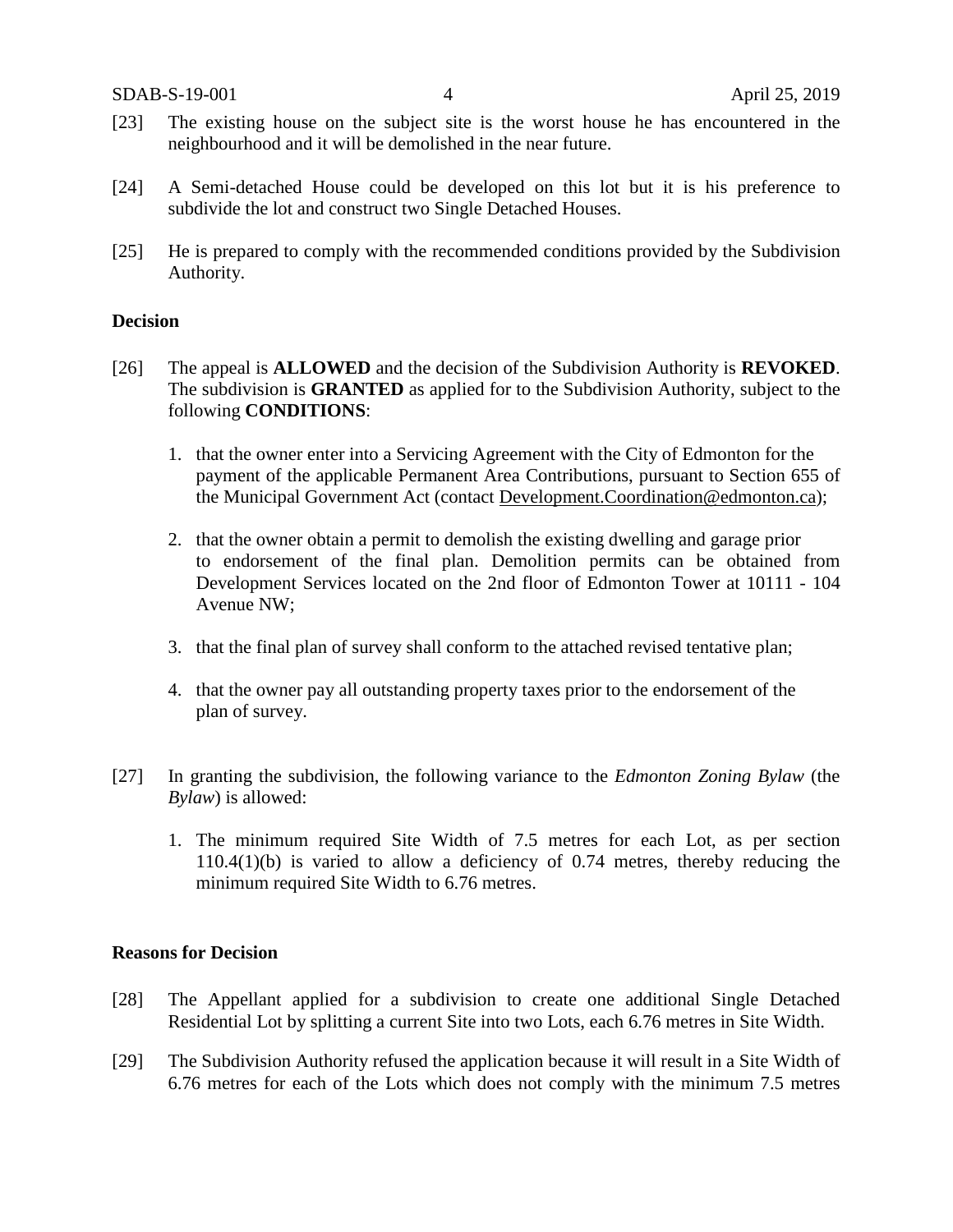required Site Width for the (RF1) Single Detached Residential Zone under section 110.4(1)(b) of the *Bylaw.*

[30] The Subdivision Authority declined to approve the subdivision application as approval of this subdivision would create an unnecessary hardship or practical difficulty pursuant to section 11.4(1)(c) of the *Bylaw* which expressly limits the Development Authority's variance authority concerning Site Width. Section 11.4(1)(c) states:

> on rectangular shaped Lots, there shall be no variance from the minimum Site Width, for new Single Detached Housing in the RF1, RF2, RF3, and RF4 Zones for all Sites which received subdivision approval after June 12, 2017.

- [31] The Board concurs that section 11.4(1)(c) limits the Development Authority's discretion to grant variances for specific Development Permit Applications. However, the Subdivision Authority and this Board have a different authority. This Board is not obligated to refuse an application for subdivision on this basis.
- [32] The Board's jurisdiction in this appeal comes from section 680(2) of the *Municipal Government Act* (the *Act*) which outlines its responsibilities and authority in appeals of refused subdivision applications*.* It provides:
	- (2) In determining an appeal, the board hearing the appeal
		- (a) must act in accordance with any applicable ALSA regional plan;
		- (a.1) must have regard to any statutory plan;
		- (b) must conform with the uses of land referred to in a land use bylaw;
		- (c) must be consistent with the land use policies;
		- (d) must have regard to but is not bound by the subdivision and development regulations;
		- (e) may confirm, revoke or vary the approval or decision or any condition imposed by the subdivision authority or make or substitute an approval, decision or condition of its own;
		- (f) may, in addition to the other powers it has, exercise the same power as a subdivision authority is permitted to exercise pursuant to this Part or the regulations or bylaws under this Part.
- [33] Per section 680(2)(f), the Board is delegated the same authority that the Subdivision Authority had when making the original decision. This authority is found in section 654 of the *Act* which provides in part:
	- (2) A subdivision authority may approve an application for subdivision approval even though the proposed subdivision does not comply with the land use bylaw if, in its opinion,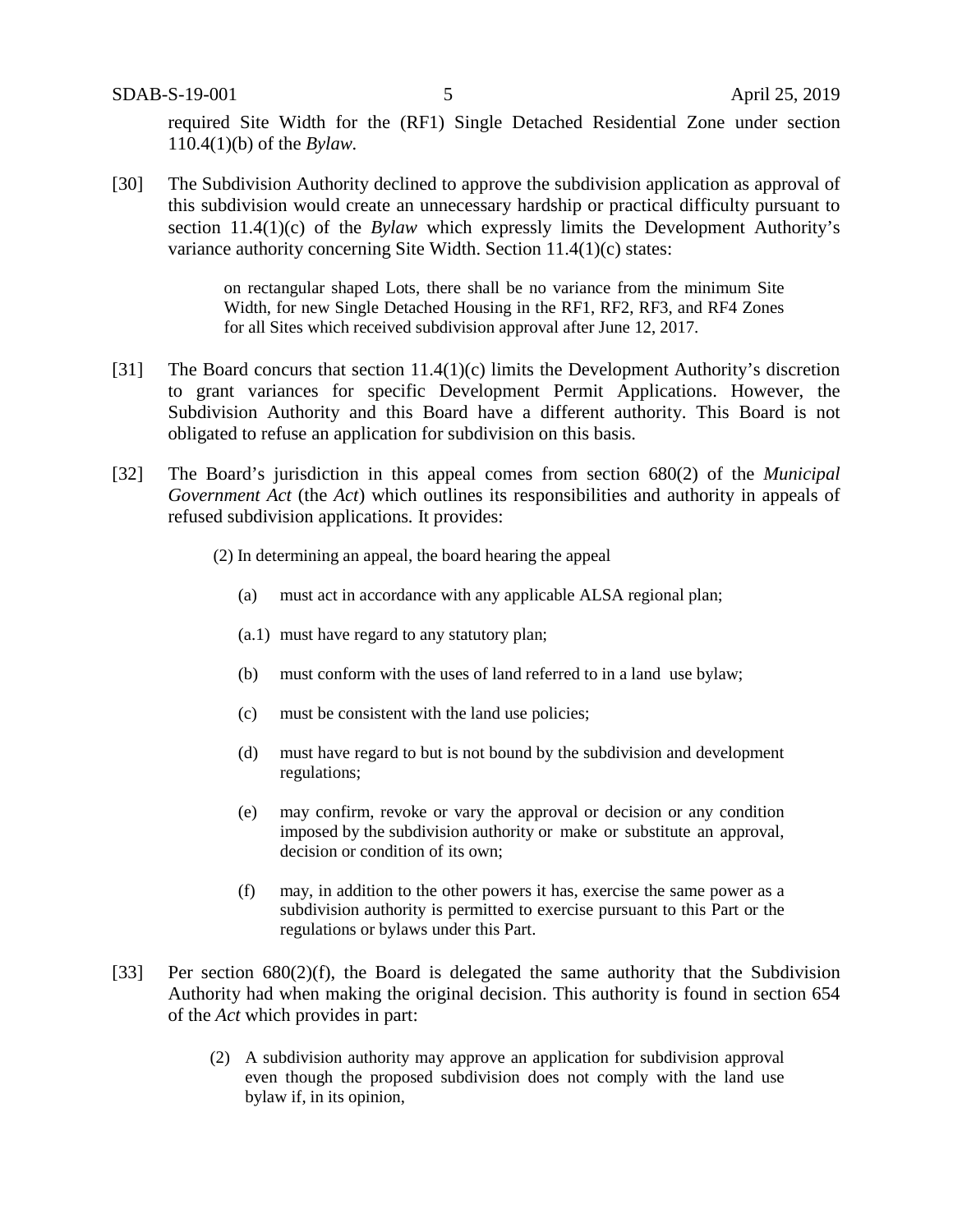- (a) the proposed subdivision would not
	- (i) unduly interfere with the amenities of the neighbourhood, or
	- (ii) materially interfere with or affect the use, enjoyment or value of neighbouring parcels of land,

and

- (b) the proposed subdivision conforms with the use prescribed for that land in the land use bylaw.
- [34] It was accepted by all parties that the proposed subdivision conforms with the Uses for land prescribed in sections 110.2 and 110.3 of the *Bylaw*. However, the Lots created by the proposed subdivision will make it impossible to comply with the specific development regulation of the *Bylaw* regarding minimum Site Width found in section  $110.4(1)(b)$ .
- [35] The Board's concern with the Subdivision Authority's decision is in part a question of the *de minimis* nature of the deficiency. Each Lot would be deficient by 0.74 metres. As set out in section 654(2)(a) of the *Act*, that regulation need not bind this Board if the Board finds that granting a variance to that regulation will not unduly interfere with neighbourhood amenities, nor create a material adverse interference or material impact on the use, enjoyment or value of neighbouring properties.
- [36] The Board grants the variance for the following reasons:
	- a) The Board was not provided with any evidence that granting a variance of 0.74 metres would be detectible by anyone either living in the neighbourhood or driving through the neighbourhood.
	- b) The Board was not provided with evidence from which it could conclude that a variance this small would create a **material** impact on neighbouring properties or would **unduly** interfere with the amenities of the neighbourhood. The Board finds that the variance will not create any material impact or undue interference.
	- c) The Subdivision Authority notified seven adjacent property owners and only received one telephone response from a neighbour who expressed a concern regarding the front and side setbacks. None of the neighbours responded to the notice sent by the Board regarding the appeal hearing and no one attended in opposition to the proposed subdivision.
	- d) The Board observes that the subject Site abuts a large RF5 Row Housing Zone which permits a significantly higher density of development than is proposed in this subdivision application. The Board also notes that the increased density in this RF1 Zone resulting from the proposed subdivision is equivalent to the increase that would result from developing a Semi-detached House on this Site.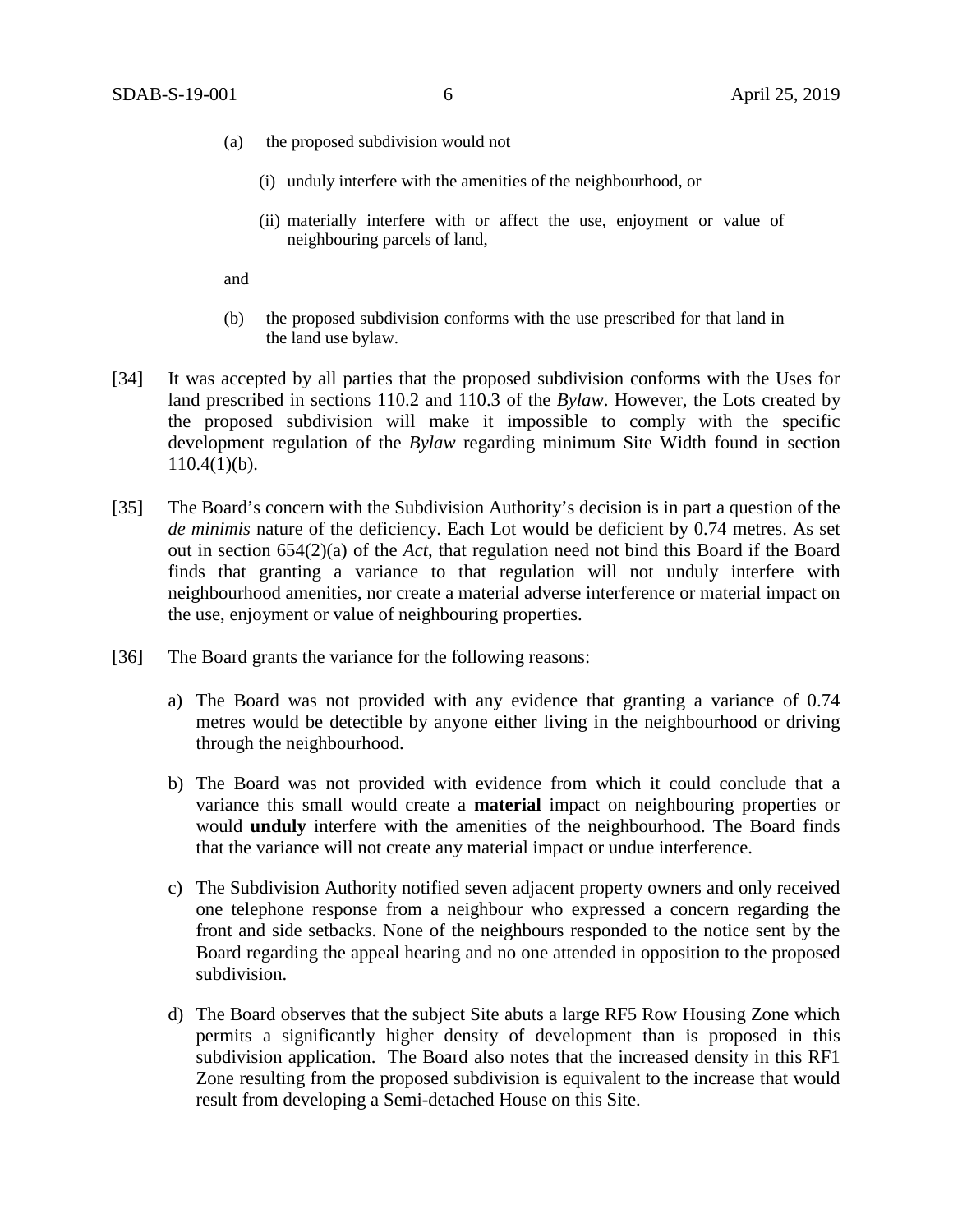[37] For these reasons, the Board grants the variance and allows the appeal.

Guest Hamis

Ms. G. Harris, Presiding Officer Subdivision and Development Appeal Board

Board members in attendance: Mr. C. Buyze, Mr. R. Hachigian, Ms. D. Kronewitt-Martin, Mr. A. Peterson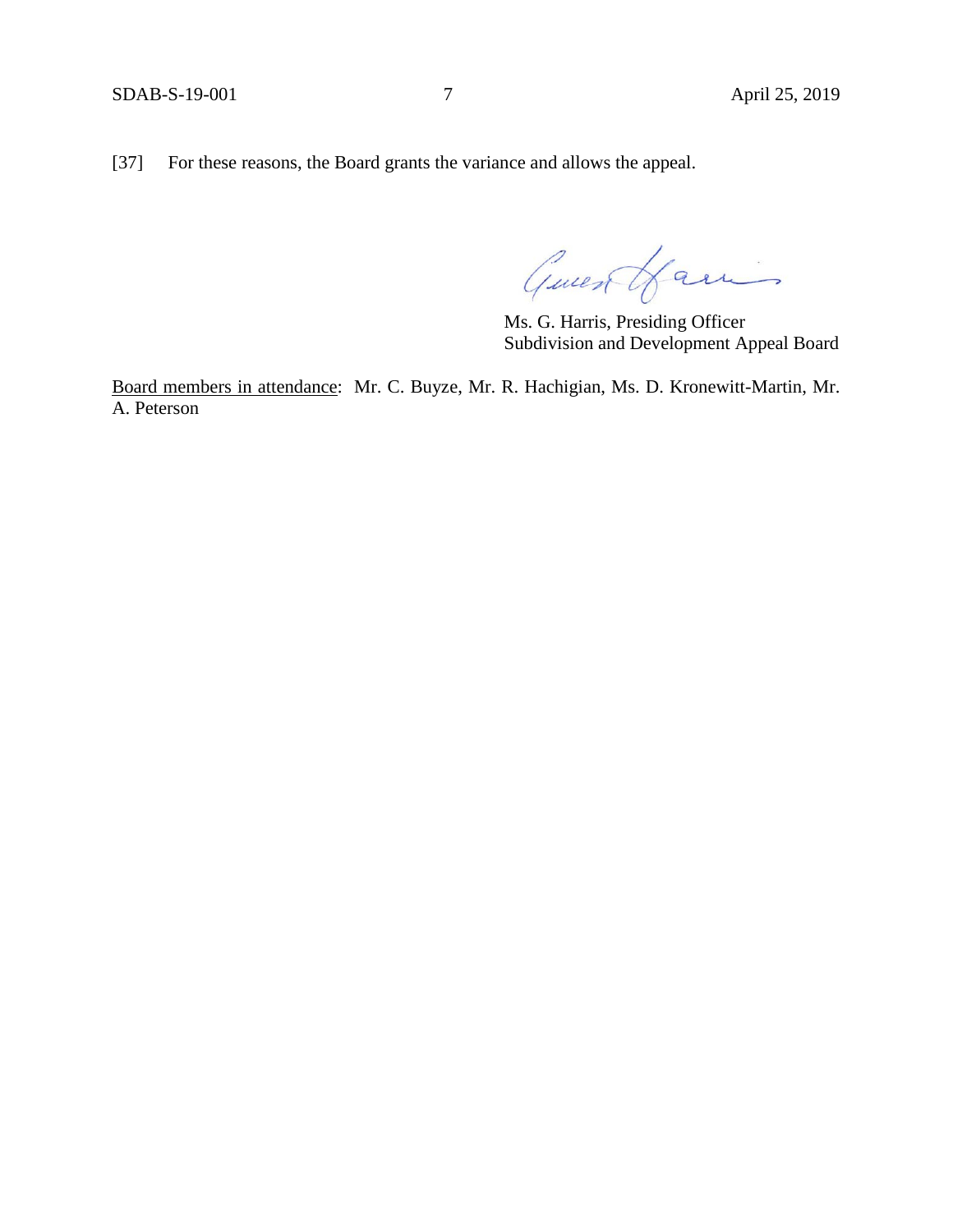# **Important Information for the Applicant/Appellant**

1. This decision may be appealed to the Alberta Court of Appeal on a question of law or jurisdiction under section 688 of the *Municipal Government Act*, RSA 2000, c M-26.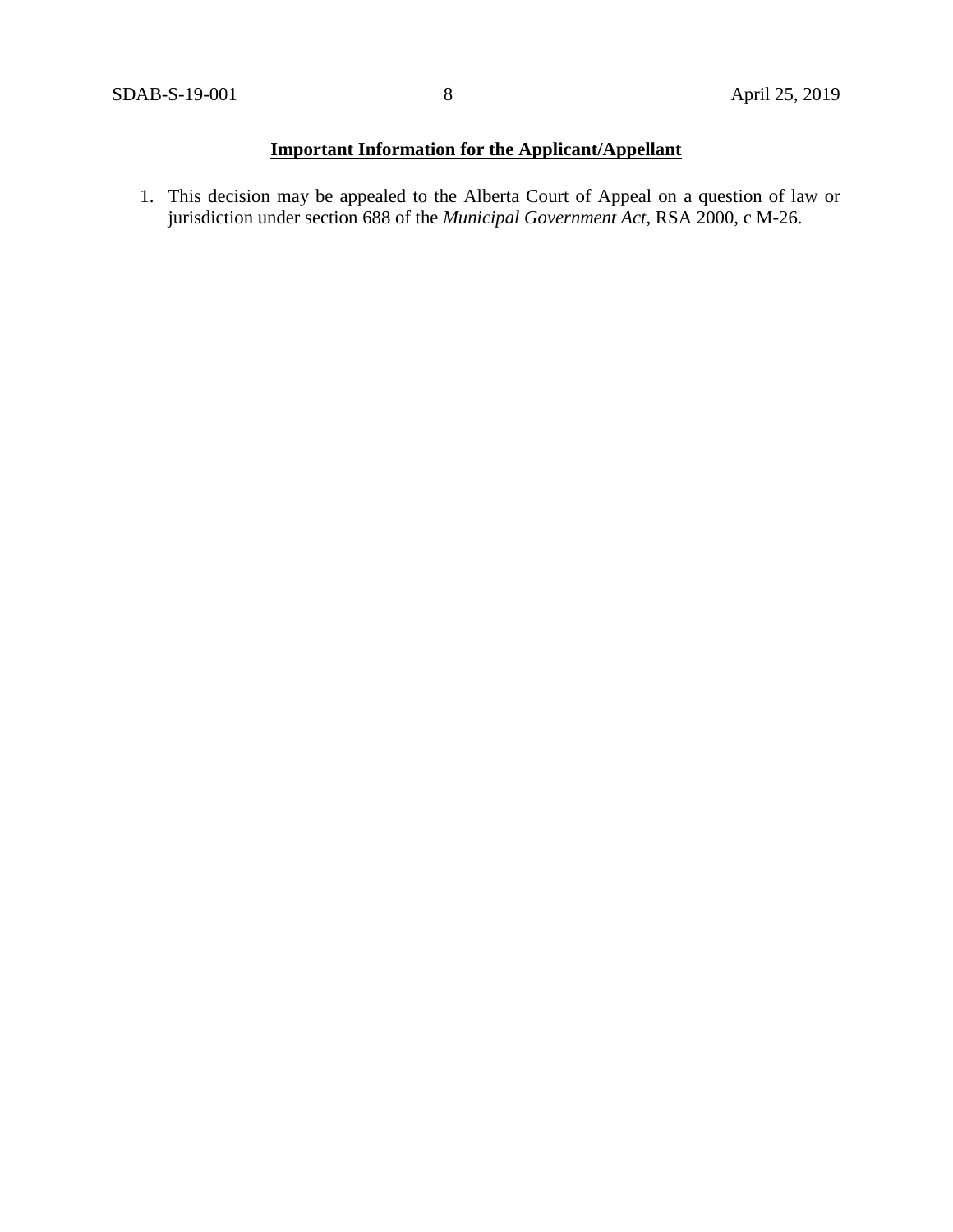

Date: April 25, 2019 Project Number: 303461903-001 File Number: SDAB-D-19-050

# **Notice of Decision**

[1] On April 10, 2019, the Subdivision and Development Appeal Board (the "Board") heard an appeal that was filed on **March 19, 2019**. The appeal concerned the decision of the Development Authority, issued March 1, 2019 to refuse the following development:

# **To change the Use from Health Services to Major Alcohol Sales, and to construct interior alterations. (Wine and Beyond).**

- [2] The subject property is on Plan 1425753 Blk 21 Lot 2, located at 11904 104 Avenue NW, within the DC1 Direct Development Control Provision (Bylaw 18099 – Area 1) and within the 104 Avenue Corridor Area Redevelopment Plan.
- [3] The following documents were received prior to the hearing and after the hearing and form part of the record:
	- A copy of the refused Development Permit and proposed plans;
	- The Development Officer's written submission;
	- Written submissions from Legal Counsel for the Appellant; and
	- One online response in support of the proposed development.
- [4] The following exhibits were presented during the hearing and form part of the record:
	- Exhibit A Letter from Alcanna Inc. regarding the imposition of a condition submitted by Legal Counsel for the Appellant; and a letter from First Capital Asset Management ULC; and
	- Exhibit B An excerpt of a decision of the Supreme Court of Canada, *Her Majesty the Queen, Appellant v. Jeromie Keith D. Proulx, Respondent and The Attorney General of Canada and the Attorney General for Ontario, Intervenors.*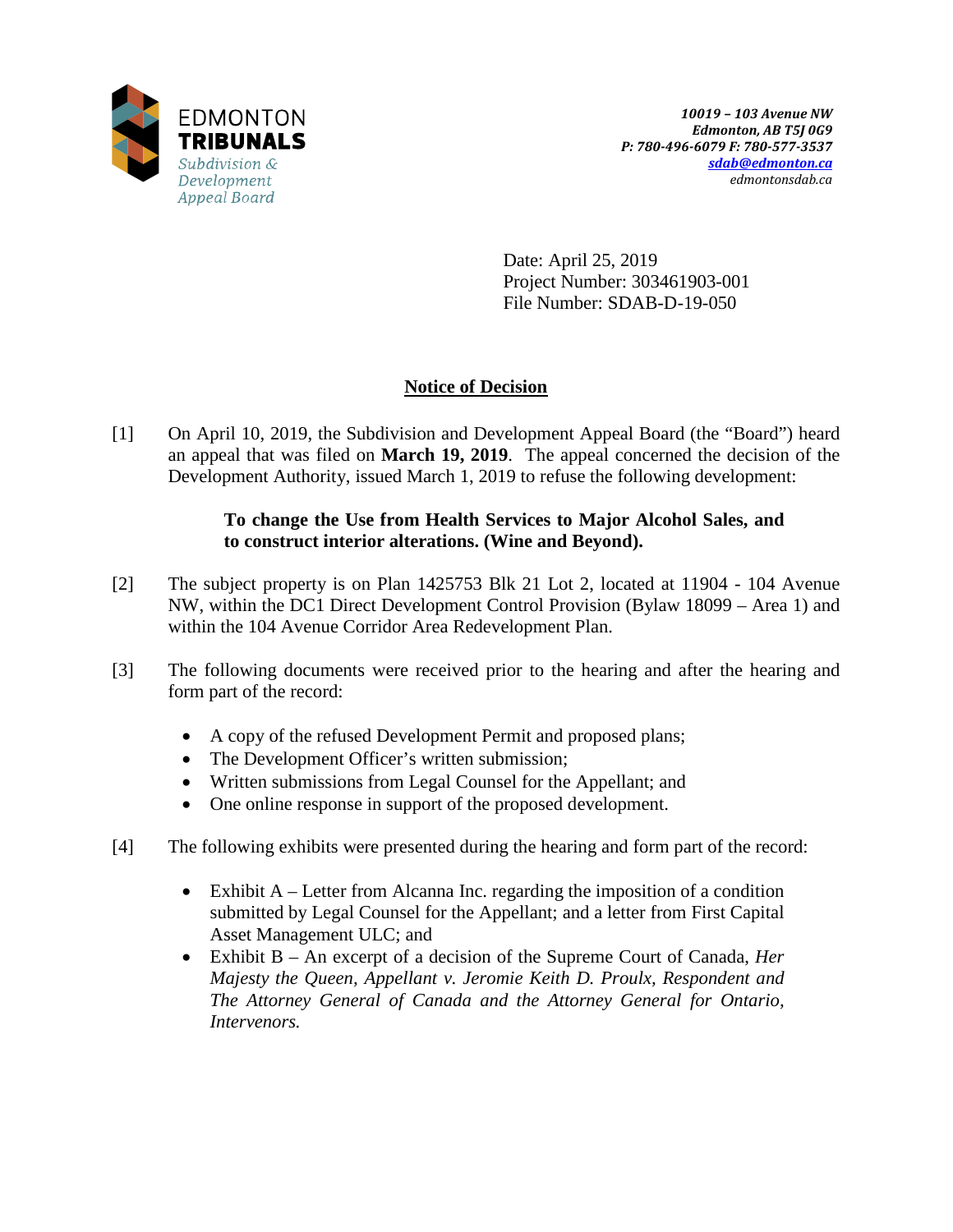## **Preliminary Matters**

- [5] At the outset of the appeal hearing, the Presiding Officer confirmed with the parties in attendance that there was no opposition to the composition of the panel.
- [6] The Presiding Officer outlined how the hearing would be conducted, including the order of appearance of parties, and no opposition was noted.
- [7] The appeal was filed on time, in accordance with section 686 of the *Municipal Government Act*, RSA 2000, c M-26.

#### **Summary of Hearing**

- *i) Position of Mr. J. Murphy, Q.C., Legal Counsel representing the Appellants (Associated Engineering Alberta Ltd., represented by Mr. M. Figueira; Mr. D. Hennessey, representing the landlord; and Alcanna Inc., represented by Mr. S. Wood):*
- [8] This development permit application is for a site that is zoned (DC1) Direct Development Control Provision. Previous SDAB decisions as well as information provided to the public regarding appeals in Direct Control Zones contain a statement regarding the provisions of section 685(4) of the *Municipal Government Act*.
- [9] An appeal hearing for a proposed development located in a DC Zone generally begins with the Presiding Officer advising the Appellant that they are required to advise the Board how the Development Officer failed to follow the directions of Council when making their decision.
- [10] The legal profession has bought into this approach and have spent hours arguing as to how the directions of Council are really broad and include all of the provisions provided in section 11 of the *Edmonton Zoning Bylaw* (the *Bylaw*), related to variance power and that the Board should take a broad view of the directions of Council. In Mr. Murphy's opinion, this approach is wrong.
- [11] A copy of an information sheet provided by SDAB administration, entitled "Appeals In Direct Control (DC) Zones" was referenced. It includes the statement that "The initial question the SDAB has to address is whether, in approving or refusing the application, the Development Officer did or did not follow the directions of City Council as set out in the Direct Control provision and the land use/zoning bylaw of which it is a part."
- [12] It was his opinion that this is an incorrect statement of law. This statement as adopted by the Board is wrong in law because it conflates two very distinct elements of land use regulations that are recognized in the *Municipal Government Act*.
- [13] Land use regulations that are contained in the Direct Control Provision are beyond the Board's ability to vary because Council has set those in stone. They can only be relaxed in accordance with the additional instructions, if any, that Council provides in the DC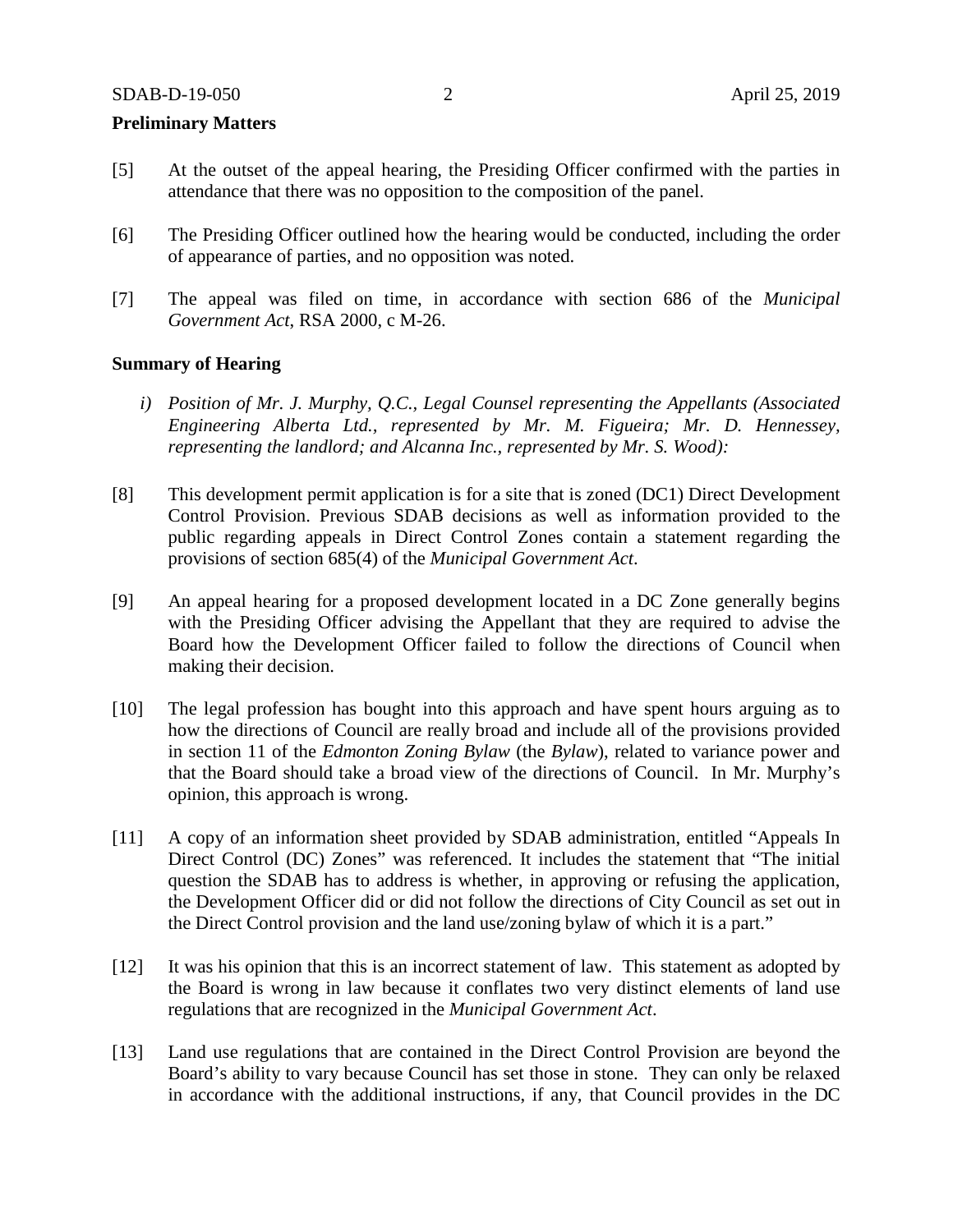Zone. On the other hand, land use regulations appearing outside of the DC Provision remain subject to the variance power of the Board, under section 687(3)(d) of the *Municipal Government Act* and that is so because they are separate and distinct from the Direct Control Provision itself.

- [14] The confusion results because of the reference in the *Bylaw* to the fact that the general regulations of the *Bylaw* apply to Direct Control Districts and they do. They apply to every Zone, every District and every development in the City but they are not part of the Zones and they are not part of the Direct Control District. Most importantly, they are not part of the direction of Council unless Council specifically restates them in the DC1 Direct Development Control Provision.
- [15] Section 685(4) of the *Municipal Government Act* refers only to decisions with respect to development permit applications in a Direct Control District. Section 685(4) does not suggest that the directions of Council are to be sought anywhere but in the Direct Control District itself. Specifically, section 685(4) does not say that you can seek the direction of Council in those parts of the *Bylaw* other than in the Direct Control District in question.
- [16] This development permit application was refused because the Development Officer determined that it does not comply with the requirements of section 85 of the *Bylaw*.
- [17] An aerial photograph was referenced to illustrate the location of the Brewery District and the Oliver Square Shopping Centre within the Direct Control District. There is an existing Liquor Depot store located in Oliver Square Shopping Centre. The owners want to move this Major Alcohol Sales Use from the Oliver Square location to the subject site in the Brewery District. The existing Liquor Depot location will be closed if the proposed Wine and Beyond store is approved on the subject site in the Brewery District. As the distance between the existing Liquor Depot store and the subject site is 50 metres it does not meet the minimum required separation distance.
- [18] There is another existing liquor store on 123 Street approximately 438 metres away from the subject site. It does not comply with the minimum required 500 metres separation distance. However, this deficiency was not identified by the Development Officer.
- [19] There are some problems with respect to the subject site in addition to those referenced by the Development Officer, pursuant to section 85. Not only is the subject site too close to the existing liquor store, it is also too close to the park located across 104 Avenue.
- [20] It does not seem reasonable that the City would have gone to all of the trouble to create the 104 Avenue Corridor Area Redevelopment Plan, to rezone all of this land and to make Alcohol Sales and several other Uses, Permitted Uses in the Zone in the face of these problems. The existence of the park located across 104 Avenue should have sent up a warning flag if section 85 was to be included in the Direct Control Provision. Leaving aside the directions of Council and 685(4) and whether or not the Board has the authority to deal with this matter, Mr. Murphy submitted that the required variances for the proposed development would be granted in any other situation.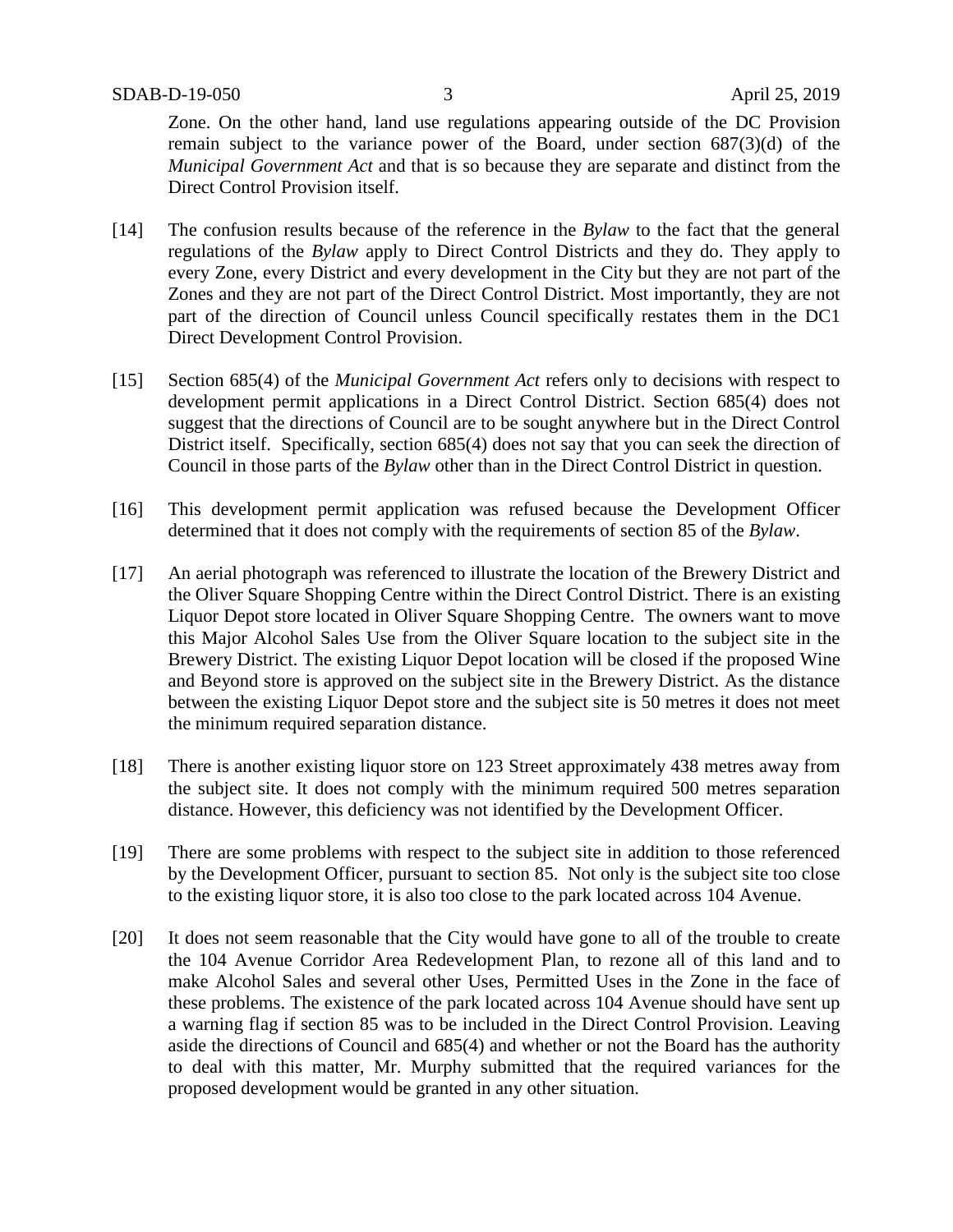- [21] The DC1 was referenced to illustrate how large the rezoning is for this area. Area 1 of the DC1 covers the Brewery District and Oliver Square. The Brewery District land was originally zoned CB2. All of the CB2 Uses were incorporated into an overarching plan because Council wanted to create a transit oriented development that was pedestrian friendly and could serve the needs of the housing components that are part of this plan. This area is intended to become two things, a destination and to provide services to the residents in this area.
- [22] The General Purpose of the DC1 is to "facilitate the development of a pedestrian friendly and transit-supportive area that is characterized by its strong mix of retail, office, entertainment, and residential uses and its accessibility, open spaces, and sensitive interface between developments". The listed Uses in this DC1 reflect the purpose.
- [23] In any other situation he would be appearing before the Board to support the required variances and reminding the Board that the only test is whether the required variances materially impact the use and enjoyment of neighbouring properties or negatively impact the amenities of the neighbourhood.
- [24] In this case there has been an Alcohol Sales development here for several years, only 50 metres away from the new site so there could be no possible impact on the neighbourhood. Second, the subject site is separated from the park by 104 Avenue and the entire parking area of the shopping centre. The existing Alcohol Sales has been operating for many years without any known complaint.
- [25] He suggested the Board impose a condition on the development permit for the new Alcohol Sales (Wine and Beyond) that the old Alcohol Sales (Liquor Depot) has to be shut down when the proposed new store opens for business. A condition should also be imposed that says the owners will not reopen a liquor store on the current site without a new development permit. A letter signed by both landlords and the tenant was submitted in agreement with the suggested conditions and marked *Exhibit A*.
- [26] Section 641(1) of the *Municipal Government Act* states that:

The council of a municipality that has adopted a municipal development plan, if it wishes to exercise **particular** control over the use and development of **land** or buildings within an area of the municipality, may in its land use bylaw designate that area as a direct control district.

[27] This is very specific wording that departs from the general rules of zoning where a Zone is created with Permitted and Discretionary Uses and development regulations unless there are general regulations contained in the *Bylaw*.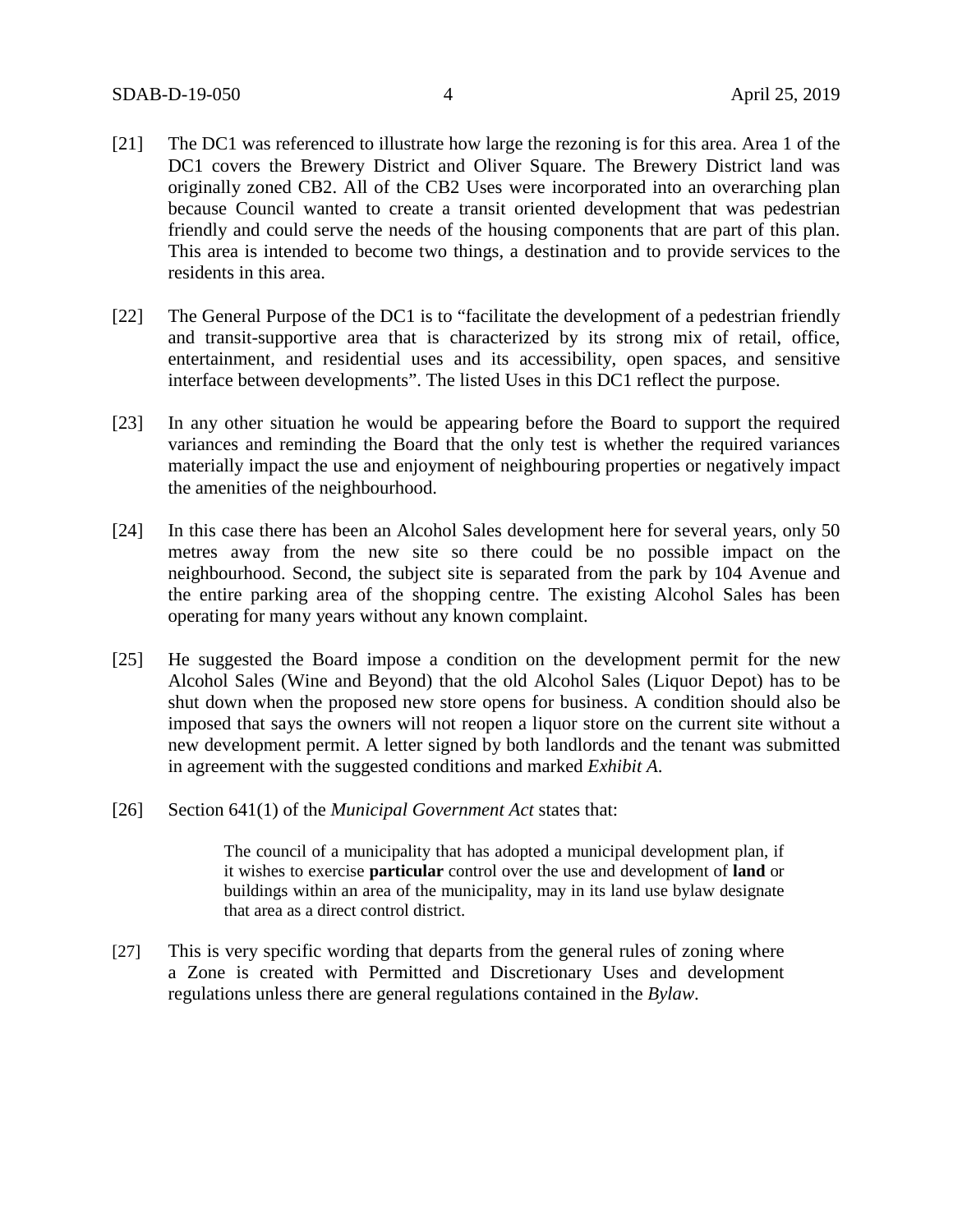[28] Section  $641(3)$  states that:

In respect of a direct control district, the council may decide on a development permit application or may delegate the decision to a development authority with directions that it considers appropriate.

- [29] Council can delegate the Development Authority to make the decision with directions that Council considers appropriate. Giving of the direction is concurrent with the approval of the DC Zone. The directions are contained in the Direct Control District and each Direct Control District is unique.
- [30] The elusive directions of Council that everyone is always looking for do not exist. There are only two places in the *Municipal Government Act* that this notion of the directions of Council are contained, specifically section 641(3) and section 685(4). Section 685(4) is the section that puts the Appellants on the spot to explain to the Board how the Development Officer did not follow the direction of Council. However, the directions of Council are outlined in section 641(3). This section says the directions of Council are the directions given to the Development Authority on the creation of the Direct Control District.
- [31] There is only one set of directions from Council and there can only be one set of directions from Council because the language in section 685(4) uses the same language as the language that allows Council to create a Direct Control District. When trying to determine the directions of Council, that direction is only contained in the Direct Control District.
- [32] Section 685(4) states that despite your right to appeal "if a decision with respect to a development permit application in respect of a direct control district" is made by a Development Authority then the jurisdiction is limited to whether the directions of Council were followed.
- [33] This section reflects the argument that was provided earlier in this hearing. If these directions from Council appear in a Direct Control Provision, section 685(4) applies. However, this appeal is not in respect to the Direct Control Provision, it is in respect to lands that are zoned Direct Control but the problem is not the directions of Council, it is the development regulations contained in section 85 of the *Bylaw*.
- [34] The drafters of the Planning Act in 1977 were attempting to cut off appeals of things that Council had already decided. If Council says in a Direct Control Provision that a front setback has to be 3.0 metres you cannot do anything to change that even through the application of section 11 of the *Bylaw.* Council sets the standards in a Direct Control Provision and has already anticipated all the variances that will be allowed. Section 685(4) states that and does not preclude appeals if a decision with respect to a development permit application is in respect of the remainder of the *Bylaw*. It only precludes appeals in respect to the Direct Control Provision.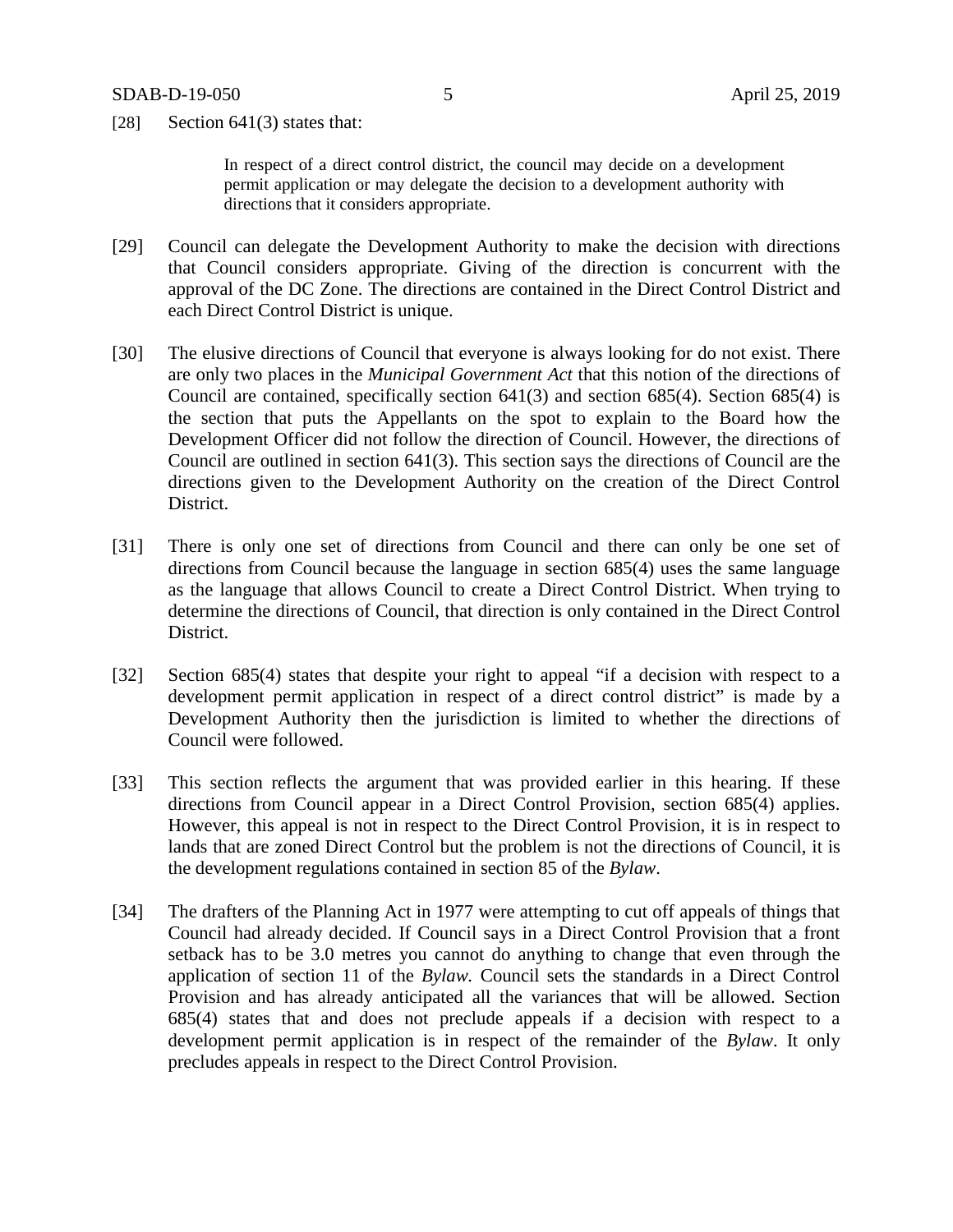SDAB-D-19-050 6 April 25, 2019

- [35] Section 641 says it has to be specific, apply to particular areas of land and come with instructions, being the direction of Council.
- [36] Section 40 of the *Bylaw* states:

The General Development Regulations shall apply to all developments on all Sites, and shall take precedence except where the regulations of a Zone, Overlay or Direct Control Provision specifically exclude or modify these provisions with respect to any Use.

[37] Section 69 of the *Bylaw* states that:

The Special Land Use Provisions apply to the Uses listed in any Zone or Direct Control Provision in which they are located. They shall take precedence and be applied in addition to the requirements of the Zone, except where a Zone, Direct Control Provision or Overlay specifically excludes or modifies these provisions with respect to any Use.

- [38] In order for these provisions to be applied in addition to the requirements of the Zone or Direct Control Provision, they cannot be part of the Zone. They have a separate identity and will be applied to the Zone in addition. The *Bylaw* when read consistently is saying that there is something different with these regulations of general application whether it is the general regulations or the special land use provisions. They apply in addition to what is contained in the underlying Zone or Direct Control Provision.
- [39] Section 710 of the *Bylaw* has thrown all discussions with respect to Direct Control Provisions into a tail spin. This is the language that unless, read properly, drives the Board to determine that the variances of the *Bylaw* cannot be considered.
- [40] Section 710.4(1) states:

All developments shall comply with the development regulations contained in an approved Area Redevelopment Plan or Area Structure Plan.

- [41] All Direct Control Provisions, unless historic sites, arise out of Area Redevelopment Plans or Area Structure Plans. The creation of this Direct Control Provision was the result of an amendment to the 104 Avenue Corridor Area Redevelopment Plan.
- [42] Section 710.4(3)(b) states:

A development may also be evaluated with respect to its compliance with the General Regulations and Special Land use Provisions of this Bylaw.

[43] The term '*may* also be evaluated' in this section shows that the regulations of general application are different from the Direct Control. If these rules of general application were already part of the Direct Control District that would render this statement redundant.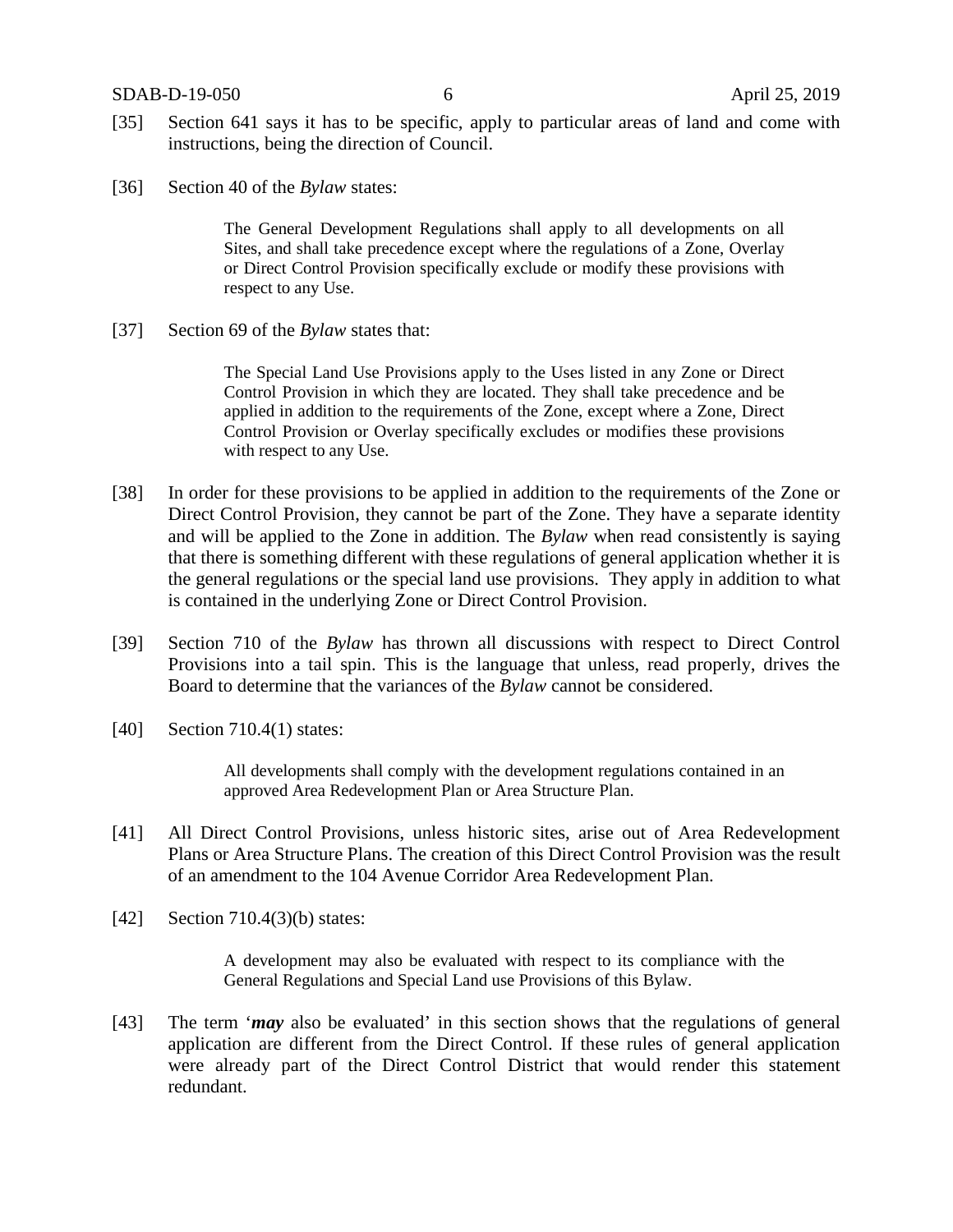[44] Section 710.5 states:

All regulations in this Bylaw shall apply to development in the Direct Development Control Provision, unless such regulations are specifically excluded or modified in a Direct Development Control Provision.

- [45] This section does not say that these regulations are part of the District; it says they shall apply in the District. That is the split between these two things.
- [46] Several sample Direct Control Districts were referenced. It was noted that if any of the general or special regulations from the *Bylaw* are repeated in the Direct Control Provision, the instructions from Council, that makes them part of the instructions and they are locked in. Some Direct Control Bylaws lock in regulations from the *Bylaw* and some do not.
- [47] DC2.343 lists Major and Minor Alcohol Sales as a Use and includes the regulation that Major and Minor Alcohol Sales shall be developed in accordance with section 98, now section 85 of the *Bylaw*. By including this language in the Direct Control Provision, Council has told the Development Officer that this Use shall be developed in accordance with the restrictions of the *Bylaw*.
- [48] If an appeal was filed to allow a variance for a Major or Minor Alcohol Sales Use in this Direct Control Provision, the Board would not have authority to vary the provisions of the Direct Control Provision. When general regulations are repeated in a Direct Control Provision they become part of it but they do not become part of it unless and until they are repeated in the Direct Control Provision.
- [49] Numerous other Direct Control Districts were reviewed to illustrate that some include development regulations but others do not.
- [50] The Direct Control Provision that applies to this site lists Major and Minor Alcohol Sales as Uses but it does not incorporate the development regulations of section 85 into this Zone. The regulations still apply and can be reviewed outside the Direct Control Provision. However, it is not part of the Direct Control Provision, but rather a regulation of general application.
- [51] There is a difference between rules generally running along side and rules coming in because when they come in it would be a redundancy to say they already apply but they have to apply. A document cannot be interpreted in that way.
- [52] A decision of the Supreme Court of Canada, *Her Majesty the Queen, Appellant v. Jeromie Keith D. Proulx, Respondent and The Attorney General of Canada and the Attorney General for Ontario, Intervenors* was submitted and marked *Exhibit B*. The Court determined that it is a well-accepted principle of statutory interpretation that no legislative provision should be interpreted so as to render it mere surplusage.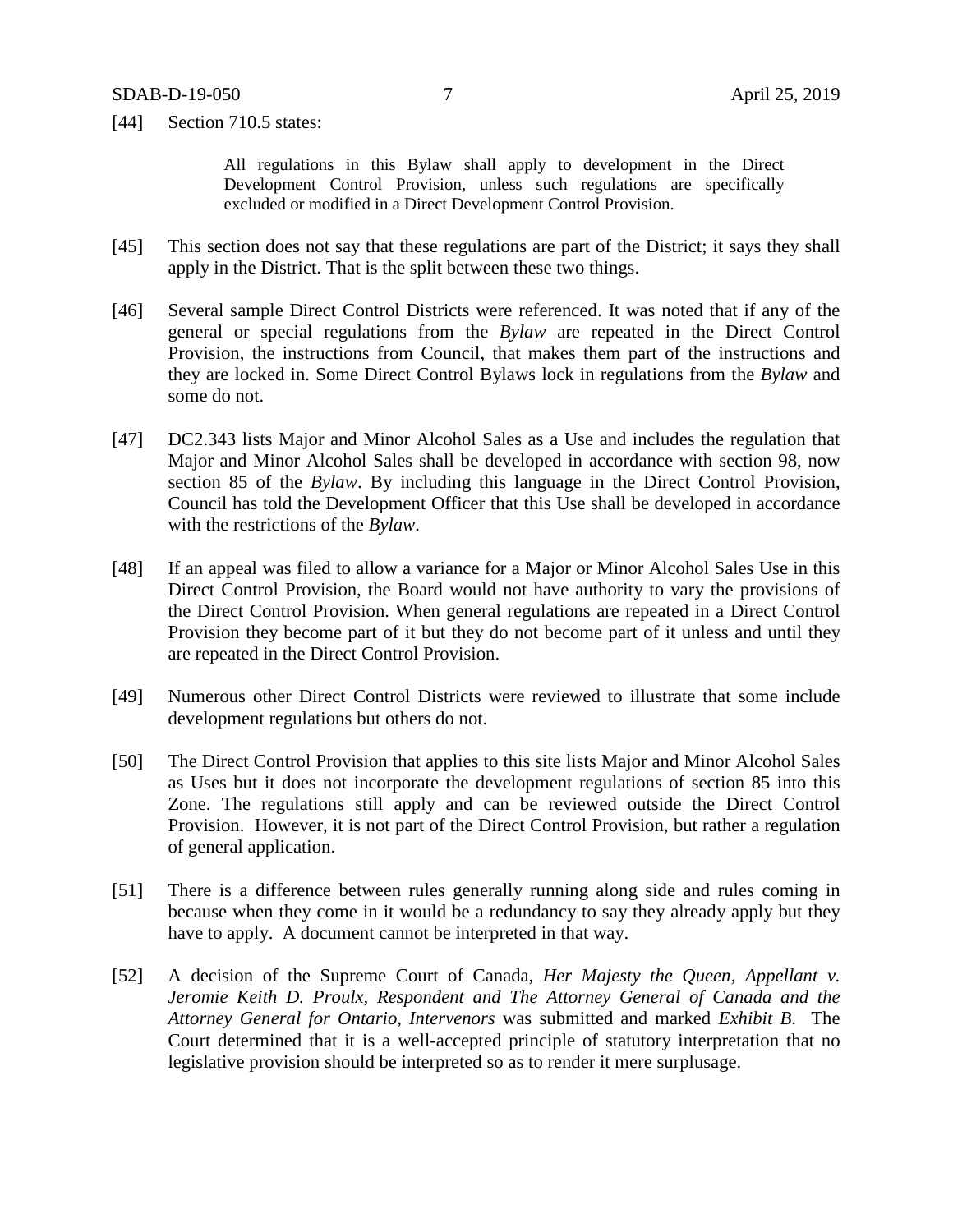- [53] The Court of Appeal decision, *Parkdale-Cromdale Community League v. Edmonton (City)*, 2007 ABCA 309 determined that the mere listing of a series of permissible Uses does not specifically exclude the other provisions of the *Bylaw*. This properly recognizes that the Direct Control District and the remainder of the *Bylaw* are two separate creatures that run in tandem.
- [54] In *McCann v Edmonton (City),* 2017 ABCA 323, the Court acknowledged that the Development Officer properly granted a variance because the Direct Control Provision did not address parking or loading requirements. Therefore, those regulations ran alongside the Direct Control Provision and the Court found no problem with the Development Officer granting a variance. The general provisions of section 54 were not incorporated into the DC Bylaw.
- [55] The latest statement on the law regarding DC provisions is found in *Garneau Community League v Edmonton (City),* 2017 ABCA 374. The heart of the case is at Paragraph [36] which states that the Board should have read the directions of Council contained in the Direct Control Provision under the Garneau Area Redevelopment Plan that limits the variance powers. The appeal was sent back to the Board and the Board addressed the particular variance powers that were contained in the Garneau Area Redevelopment Plan. This decision does not address the argument made for this appeal.
- [56] Extracts from Laux & Stewart-Palmer, *Planning Law and Practice in Alberta*, fourth edition were referenced. In Edmonton, the ability for the Development Officer to make decisions on Direct Control Districts does not happen upon the enactment of each Direct Control Bylaw. There is an en masse delegation that is provided in section 11 of the *Bylaw*. This means that delegation does not have to be repeated in each and every bylaw.
- [57] It was Professor Laux's view that any time discretion is granted to the Development Officer there is the right of appeal. However, there is no appeal if the discretion is taken away and if it is taken away it will appear in the direction of Council which has to appear in the Direct Control District because it is a unique district. Section 641 states that is where the direction is provided.
- [58] Mr. Murphy submitted that this case is important not only because of the proposed Alcohol Sales Use but because of the confusion surrounding Direct Control Districts. It is incomprehensible that Council would have developed the 104 Avenue Corridor Area Redevelopment Plan and all of the associated Direct Development Control Districts in the face of development that has existed in this neighbourhood for many years and not allow allowances for anything that already exists.
- [59] If Council had stated in this DC1 that all development shall comply with section 85 there would be no right to appeal. However, in this case, the rules of general application run parallel to the Direct Control District but are not included in this DC1. The development regulations contained in section 85 stands alone and are not incorporated into the DC1.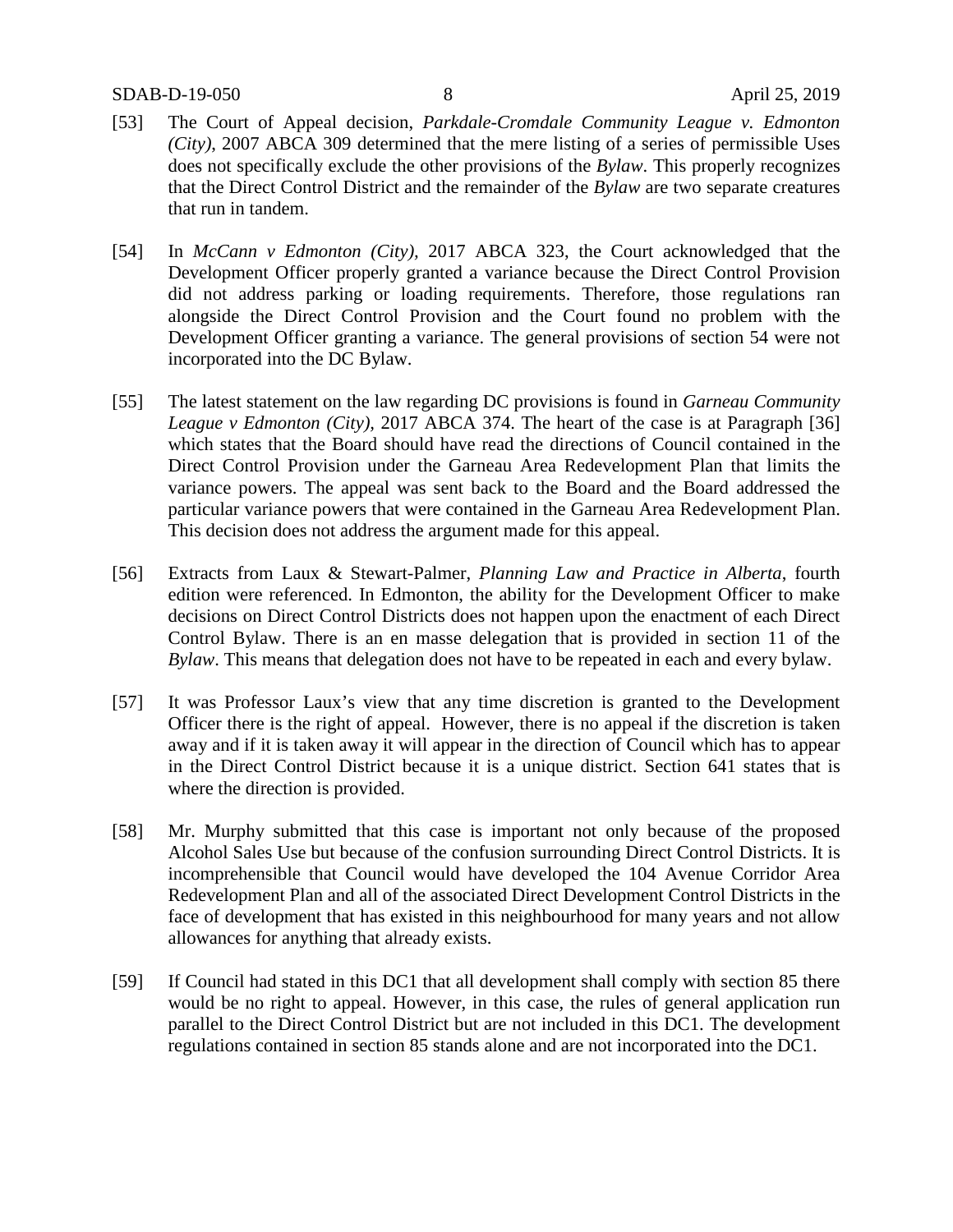- [60] Mr. Murphy provided the following information in response to questions from the Board:
	- a) The development regulations contained in section 85 of the *Bylaw* absolutely apply to this development but they apply as general regulations and not as part of the DC1. The requirements of section 85 apply in tandem and run parallel to the Direct Development Control provisions.
	- b) This appeal is not related to the decision made by the Development Officer pursuant to the DC1. The appeal relates to the development regulations contained in section 85. The provisions of the DC1 and section 85 both apply to this development but they are two separate issues. There is no right of appeal if the DC1 had incorporated the development regulations contained in section 85.
	- c) Section 710.4(3)(b) states that "a development may also be evaluated with respect to its compliance with the General Regulations and Special Land Use Provisions of this Bylaw." If there was no difference between the Direct Control provisions and the general regulations why would section 710 state that all developments shall comply with the development regulations contained in an approved Area Redevelopment Plan or Area Structure Plan and then state that a development may also be evaluated with respect to other regulations. The General Regulations and Special Land Use Provisions apply to every Zone, including Direct Control Districts but they run parallel.
	- d) The General Regulations and Special Land Use Provisions apply in addition to the Direct Control provisions. In this case, how could Council say liquor stores are allowed when the site is located too close to a park. It is ridiculous to determine that this requirement could not be varied.
	- e) This appeal is not in respect of a Direct Control District but it is in respect of land in a Direct Control District. The appeal falls outside of the Direct Control District because it is an appeal of the application of the development regulations contained in section 85.
	- f) Section 710 confirms that there is a difference between the provisions of the Direct Control District and the development regulations because it says "a development may also be evaluated with respect to its compliance with the General Regulations and Special Land Use Provisions of this Bylaw".
	- g) It was acknowledged that the Applicant has the ability to cancel the development permit for the existing Liquor Depot store pursuant to section 17.2(1)(e) of the *Bylaw*. However, it is an issue of timing and the owner would surrender the development permit for the existing store as soon as the proposed new store is open. They would be amenable to the imposition of this condition if the appeal is allowed and the development permit granted.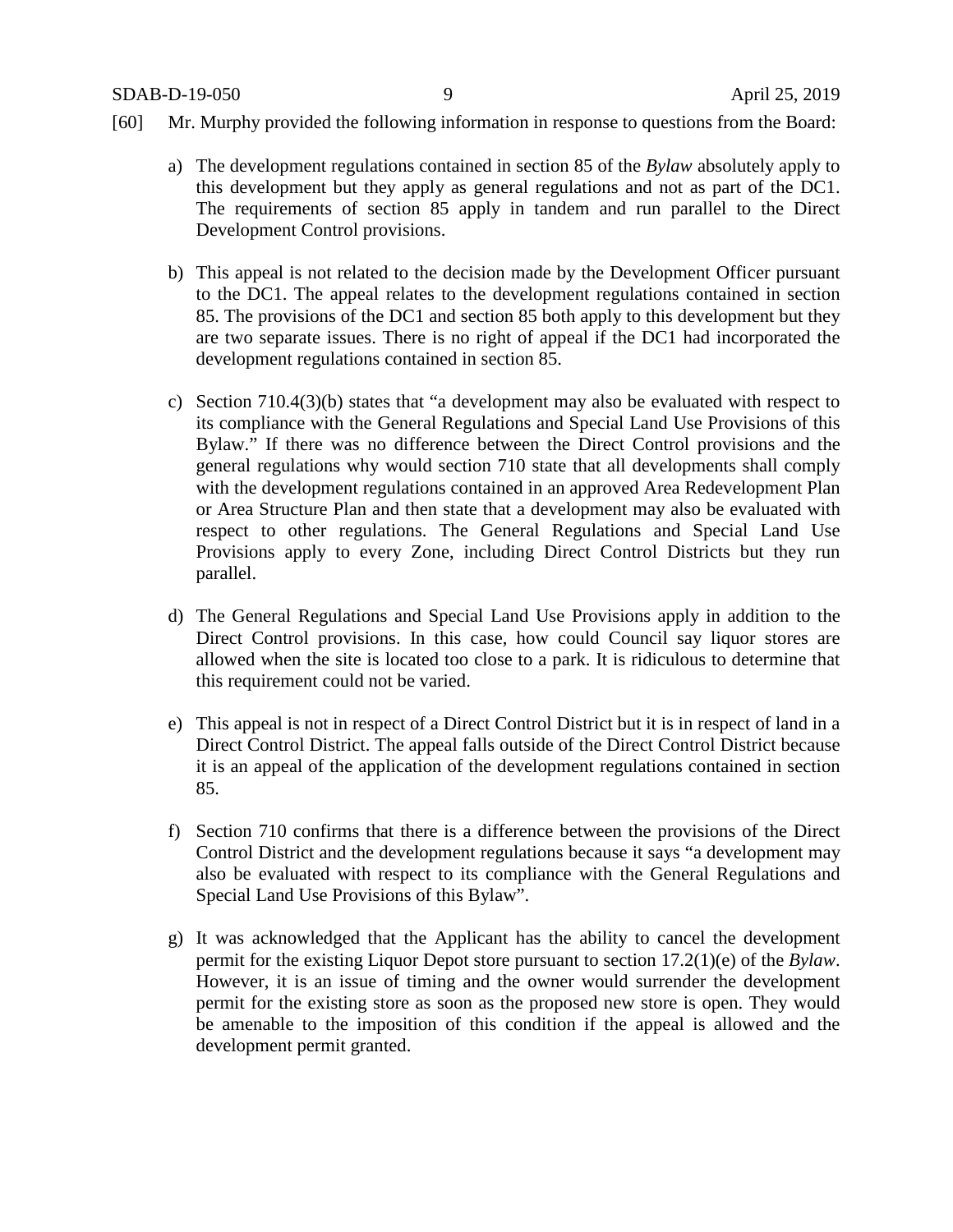#### SDAB-D-19-050 10 April 25, 2019

- *ii) Position of the Development Officer, Ms. J. Kim:*
- [61] Ms. Kim did not attend the hearing but provided a written submission that was considered by the Board.

## **Decision**

- [62] The appeal is **ALLOWED** and the decision of the Development Authority is **REVOKED**. The development is approved as applied for to the Development Authority. The development is **GRANTED**, subject to the following **CONDITIONS**:
	- 1) Pursuant to section 17.2(1)(e) of the *Edmonton Zoning Bylaw*, the Landowner must cancel the Development Permit and cease operations for the existing Alcohol Sales Use (Liquor Depot located in Oliver Square at 11724 – 104 Avenue) located 50 metres from the proposed Major Alcohol Sales Use (Wine and Beyond) before the proposed development's opening. The Board notes the Appellant proposed closing the Liquor Depot store concurrently with the opening of the Wine and Beyond store and consented to this condition to cease operations and cancel the Development Permit for the Liquor Depot store. The proposed development is not valid until the Liquor Depot Development Permit at 11724 – 104 Avenue is cancelled and no longer operating.
	- 2) The development shall be constructed in accordance with the stamped and approved drawings.
	- 3) All required parking and loading facilities shall only be used for the purpose of accommodating the vehicles of clients, customers, employees, members, residents or visitors in connection with the building or Use for which the parking and loading facilities are provided, and the parking and loading facilities shall not be used for driveways, access or egress, commercial repair work, display, sale or storage of goods of any kind.
	- 4) Any outdoor lighting for any development shall be located and arranged so that no direct rays of light are directed at any adjoining properties, or interfere with the effectiveness of any traffic control devices.
	- 5) The exterior of the store shall have ample transparency from the street to allow natural surveillance.
	- 6) Exterior lighting shall be in accordance with the minimum safety standards prescribed by the Illuminating Engineers Society of North America.
	- 7) Landscaping shall be low-growing shrubs or deciduous trees with a high canopy at maturity and that all foliage shall be kept trimmed back to prevent loss of natural surveillance.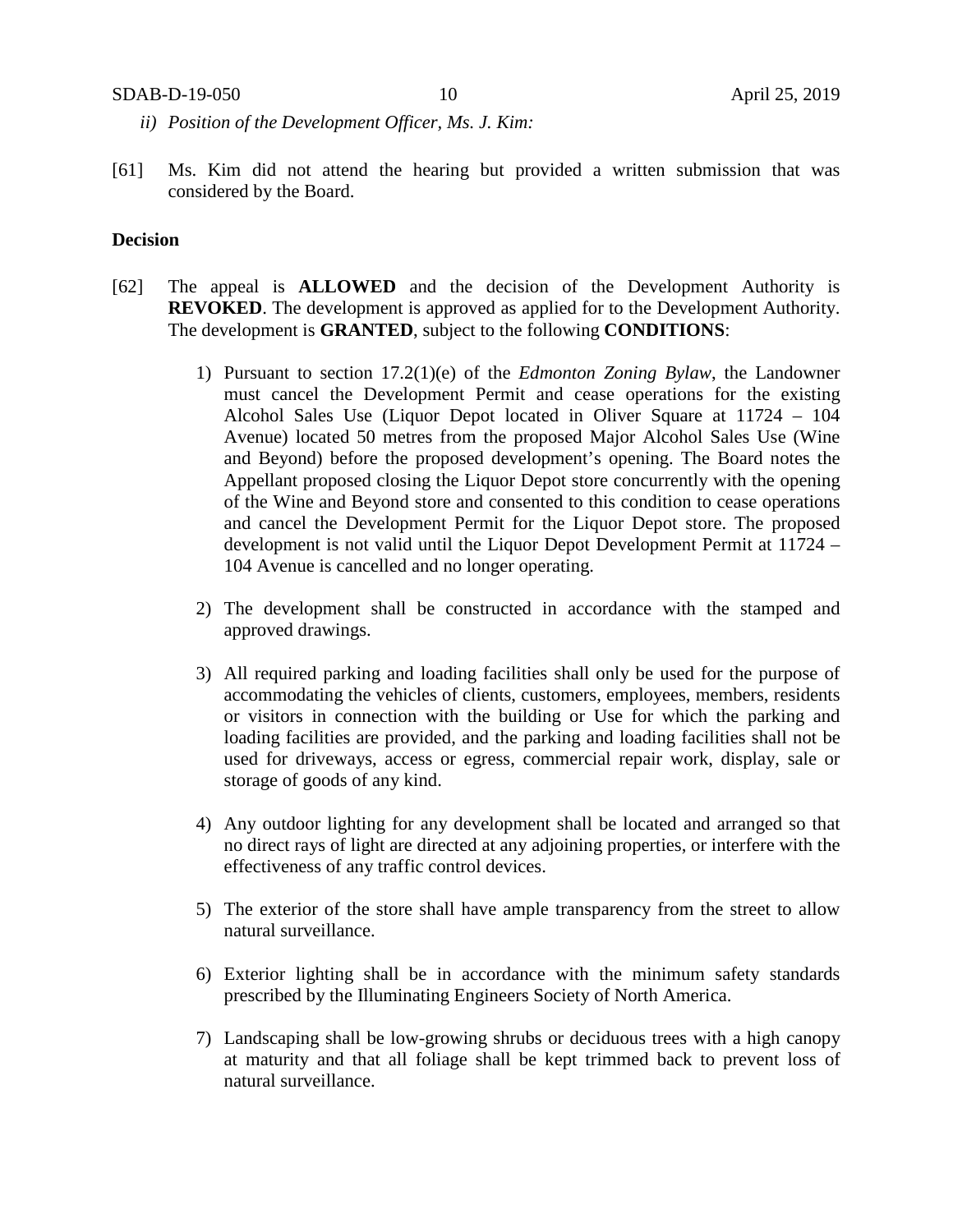- 8) Customer parking shall not be located behind a building and all Parking Areas in front of the building shall be well-lit.
- 9) Customer access to the store shall only be from the front that is visible from a Public Road.

## **Reasons for Decision**

- [63] The proposed development, a Major Alcohol Sales Use, is a listed Use in the DC1 Direct Development Control Provision (the "DC1"), pursuant to section 3.s of Bylaw 18099 (Area 1).
- [64] Because the proposed development is located within the DC1, the Board's authority is set out in section 685(4) of the *Municipal Government Act* that states:

Despite subsections (1), (2) and (3), if a decision with respect to a development permit application in respect of a direct control district

- (a) …
- (b) is made by a development authority, the appeal is limited to whether the development authority followed the directions of council, and if the subdivision and development appeal board finds that the development authority did not follow the directions it may, in accordance with the directions, substitute its decision for the development authority's decision.
- [65] The Development Authority reviewed the application for the Development Permit and refused it. It was refused not because it violated any of the provisions of Bylaw 18099 (Area 1), but because it violated one Special Land Use provision found in section 85.1 of the *Edmonton Zoning Bylaw*.
- [66] Section 85.1 states "Any Major Alcohol Sales or Minor Alcohol Sales shall not be located less than 500 metres from any other Major Alcohol Sales or Minor Alcohol Sales."
- [67] This DC1 is silent with respect to the Special Land Use provisions for Major Alcohol and Minor Alcohol Sales.
- [68] Section 710.4 of the *Edmonton Zoning Bylaw* is directly incorporated by reference to the provisions of a (DC1) Direct Development Control Zone.
- [69] Section 710.4(3) states:

A development may also be evaluated with respect to its compliance with: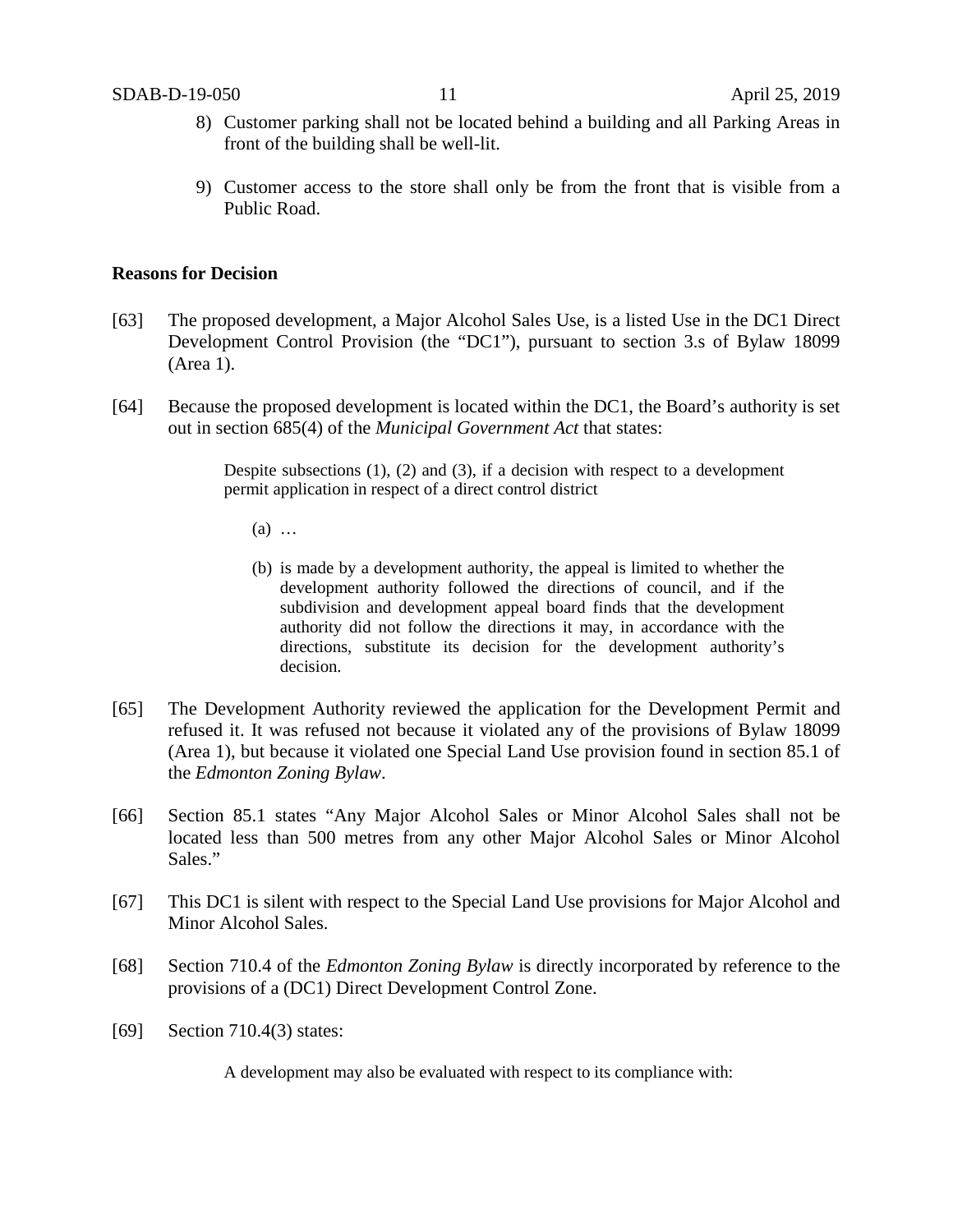- a. the objectives and policies of an applicable Statutory Plan;
- b. the General Regulations and Special Land Use Provisions of this Bylaw; and
- c. the regulations of abutting Zones.
- [70] Section 710.4(3)(b) clearly states that a development in a DC1 Zone **may** be evaluated with respect to the Special Land Use Provisions in the *Edmonton Zoning Bylaw*, such as section 85. It does not require that those provisions be applied. As the provision is permissive, it allows the Development Authority to exercise its discretion in applying the Special Land Use Provisions like section 85.
- [71] The Board finds that the Development Authority applied section 85 rigidly to this development without regard for the DC1 provisions as a whole given the nature of the Development Permit application, the general purpose of this particular DC1, and without providing any rationale for exercising discretion to apply section 85 to this DC1.
- [72] The Development Authority did not provide reasons in her refusal or her written submission that warranted her to apply section 710.4(3)(b) and enforce section 85 for this DC1 given the discretion she was provided. Further, the Development Authority was not present at the hearing to explain how discretion was applied in the (DC1) Direct Development Control Provision regulations of section 710.
- [73] Therefore, based on the above, the Board finds that the Development Authority did not follow the directions of Council.
- [74] The general purpose set out in the Bylaw for this very large DC1 is:

The purpose of this Provision is to facilitate the development of a pedestrian friendly and transit-supportive area that is characterized by its strong mix of retail, office, entertainment, and residential uses and its accessibility, open space, and sensitive interface between developments.

- [75] A Major Alcohol Sales Use is a listed Use in the DC1, pursuant to section 3.s of Bylaw 18099 (Area 1). The Board finds it reasonable to conclude from this inclusion that Council intended to add a Major Alcohol Sales Use to the subject Site as Bylaw 18099 was recently signed and passed on July 10, 2017.
- [76] Council specifically did not include any special regulations within the DC1 regarding Alcohol Sales and specifically did not reference section 85 of the *Edmonton Zoning Bylaw*.
- [77] The proposed development complies with the purpose and all of the provisions in the DC1.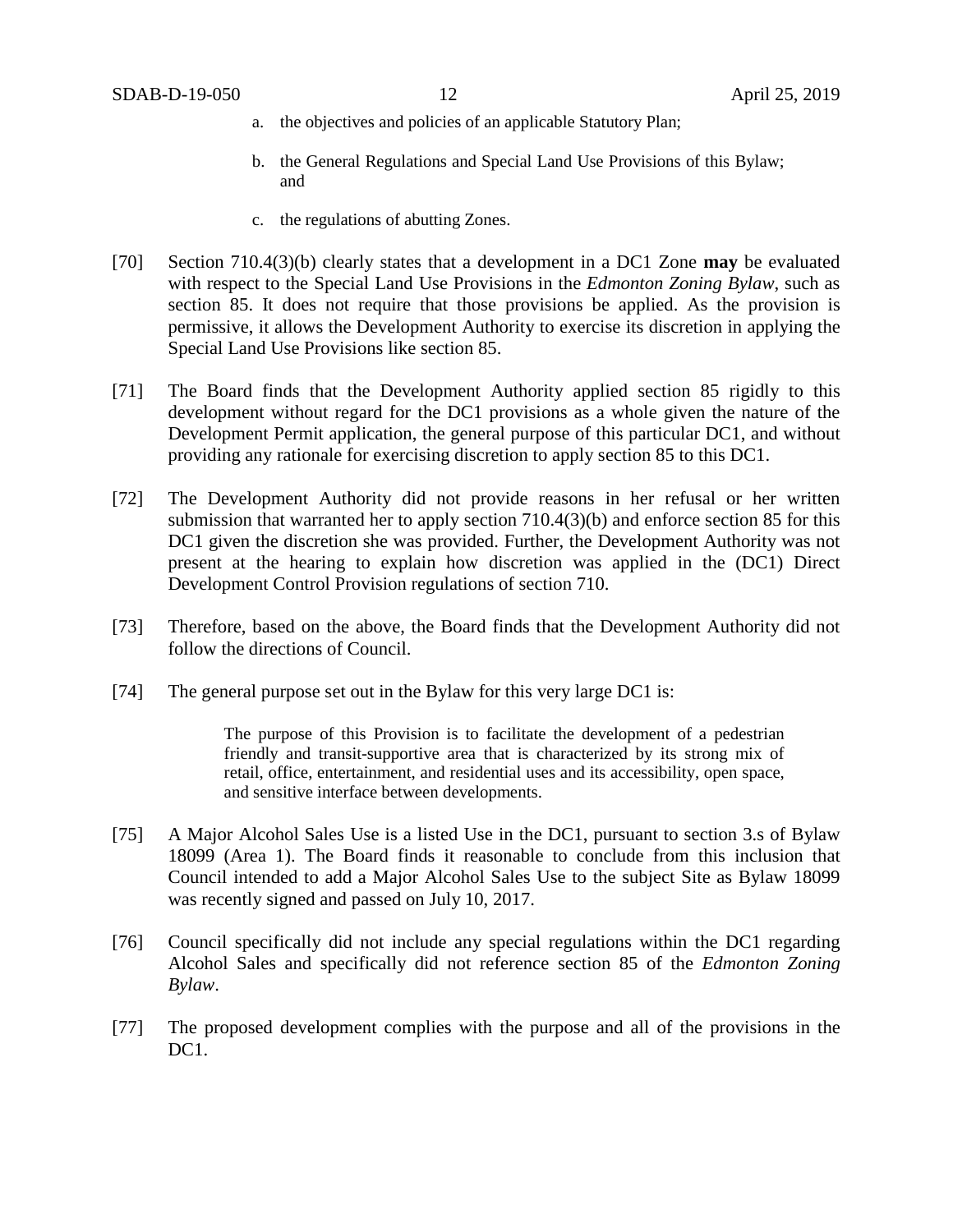- [78] The proposed development is replacing an existing Alcohol Sales Use (Liquor Depot located in Oliver Square at 11724 – 104 Avenue). That Alcohol Sales Use will be closed and the Development Permit for that site will be cancelled on the opening of the proposed development.
- [79] Based on photographic evidence, the Board notes that the subject DC1 is a large and diverse, high traffic commercial area that extends from 121 Street to 112 Street. It abuts 104 Avenue, a six-lane arterial roadway surrounded by a large vehicle surface parking lot on the subject Site.
- [80] Closing the aforementioned existing Alcohol Sales Use and opening the new Alcohol Sales Use 50 metres away will not change the character of the neighbourhood and will have no material impact on the subject Site or surrounding land Uses. The existing Alcohol Sales Use has been operating legally in its location for several years with no known complaints.
- [81] The proposed development meets the general purpose of the DC1 which is to "facilitate development of a pedestrian friendly and transit-supportive area that is characterized by its strong mix of retail, office, entertainment, and residential uses and its accessibility, open spaces, and sensitive interface between developments." With the condition imposed by the Board that will cancel the Development Permit of the Alcohol Sales 50 metres away, the proposed development will maintain the purpose of the DC1 to provide a strong mix of retail uses.
- [82] Finally, the Board notes that there was no opposition to the proposed development and there was one online response in support of the proposed development.
- [83] Based on the above, the appeal is allowed and the development is approved.

General Lamin

Ms. G. Harris, Presiding Officer Subdivision and Development Appeal Board

Board members in attendance: Mr. C. Buyze, Mr. R. Hachigian, Ms. D. Kronewitt-Martin, Mr. A. Peterson